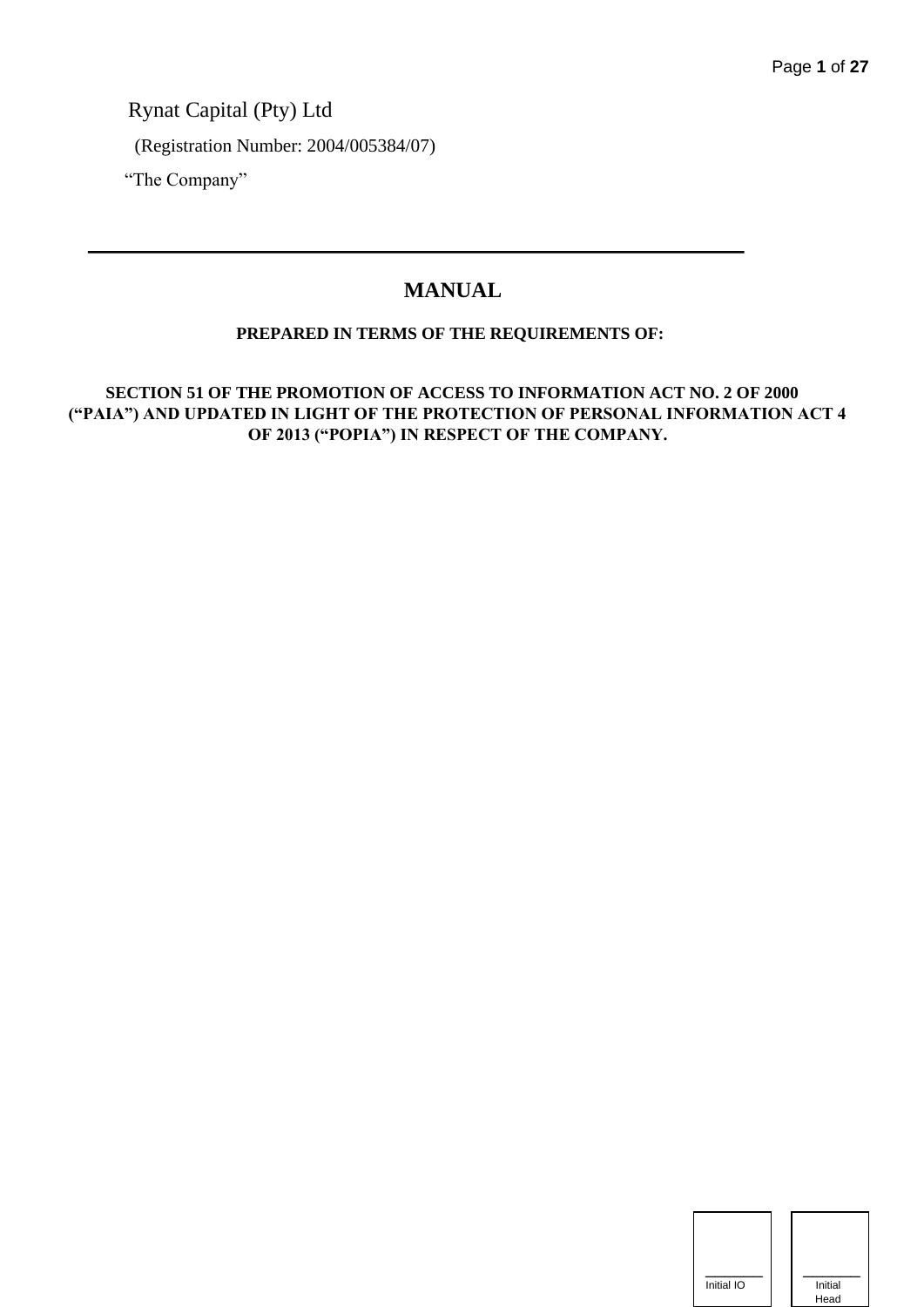# **INDEX**

# **1. INTRODUCTION**

- **2. DEFINITIONS**
- **3. PURPOSE OF MANUAL**
- **4. COMPANY DETAILS**
- **5. CONTACT DETAILS OF THE INFORMATION OFFICER**
- **6. THE SOUTH AFRICAN HUMAN RIGHTS COMMISSION**
- **7. PUBLICATION AND AVAILABILITY OF CERTAIN RECORDS IN TERMS OF PAIA**
- **8. GROUNDS FOR REFUSAL OF ACCESS TO RECORDS IN TERMS OF PAIA**
- **9. INFORMATION OR RECORDS NOT FOUND**
- **10. REMEDIES AVAILABLE TO THE REQUESTER UPON REFUSAL OF A REQUEST FOR ACCESS IN TERMS OF PAIA**
- **11. PROCEDURE FOR A REQUEST FOR ACCESS IN TERMS OF PAIA**
- **12. FEES**
- **13. DECISION TO GRANT ACCESS TO RECORDS**
- **14. AVAILABILITY OF THE MANUAL**
- **15. PROTECTION OF PERSONAL INFORMATION THAT IS PROCESSED BY THE COMPANY**

# **ANNEXURES:**

**ANNEXURE 1: SCHEDULE OF RECORDS ANNEXURE 2: LIST OF APPLICABLE LEGISLATION ANNEXURE 3: ACCESS REQUEST FORM: RECORD OF PRIVATE BODY ANNEXURE 4: FEES ANNEXURE 5: PART 1: PROCESSING OF PERSONAL INFORMATION IN ACCORDANCE WITH POPIA PART 2: CATEGORIES OF DATA SUBJECTS PART 3: CROSS BORDER TRANSFERS OF PERSONAL INFORMATION PART 4: DESCRIPTION OF INFORMATION SECURITY MEASURES ANNEXURE 6: OBJECTION TO THE PROCESSING OF PERSONAL INFORMATION ANNEXURE 7: REQUEST FOR CORRECTION/DELETION OF PERSONAL INFORMATION** 

### **INTRODUCTION**

1.1 The provisions of the PAIA

The Promotion of Access to Information Act 2 of 2000 ("PAIA") gives effect to the right of access to information in records held by public or private bodies that is required for the exercise or protection of any rights as enshrined in the Bill of Rights forming part of The Constitution of The Republic of South Africa, 1996 ("the Constitution").

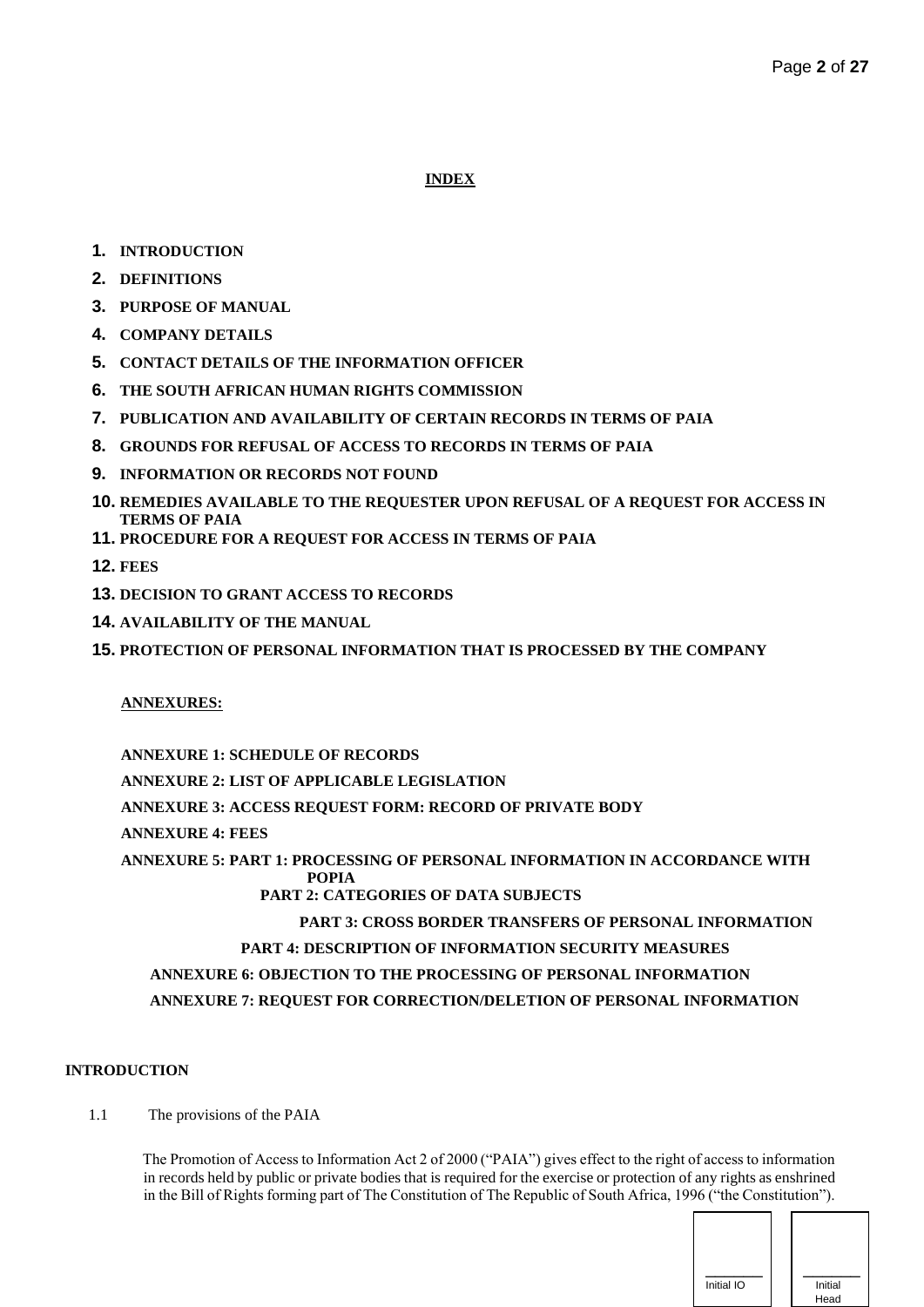PAIA gives effect to the provisions of Section 32 of the Constitution, which provides for the right of access to information. This is information held by the State but also information held by any another person. A person that is entitled to exercise a right or who needs information for the protection of any right, is entitled to access that information, subject to certain restraints.

Section 51 of PAIA creates a legal right to access records (as defined in section 1 of PAIA) of a private body (both natural and juristic), however this right may be negated in circumstances as set out under Chapter 4 of Part 3 of PAIA. In addition, in compliance with POPIA a responsible party who processes personal information must notify the person to whom personal information relates ("Data Subject") of the manner in which the Data Subject can access their personal information held by the responsible party.

1.2 Rynat Capital (Pty) Ltd

The Company has no subsidiaries and provides online intermediary services.

# **2 DEFINITIONS**

- 2.1 **Company** means Rynat Capital (Pty) Ltd (Registration number: 2004/005384/07), a company duly incorporated and registered as such in accordance with the laws of the Republic of South Africa and having its principal place of business address situated at 96 Rivonia Road Sandton 4th Floor, 2196 Gauteng
- 2.2 **Conditions for Lawful Processing** means the conditions for the lawful processing of Personal Information as fully set out in chapter 3 of POPIA;
- 2.3 **Constitution** means the Constitution of the Republic of South Africa, 1996;
- 2.4 **Client** refers to any natural or juristic person that received or receives services from the Company;
- 2.5 **Data Subject** has the meaning ascribed thereto in section 1 of POPIA;
- 2.6 **Deputy Information Officer** means the Company's appointed personnel as referred to in clause 5 (*if any*);
- 2.7 **Head of the Company** means the "head" as defined in section 1 of PAIA and referred to in clause 5;
- 2.8 **Information Officer** means the Company's appointed personnel as referred to in clause 5;
- 2.9 **Manual** means this manual prepared in accordance with section 51 of PAIA and regulation 4(1) (d) of the POPIA Regulations;
- 2.10 **PAIA** means the *Promotion of Access to Information Act, 2000*;
- 2.11 **Personal Information** has the meaning ascribed thereto in section 1 of POPIA;
- 2.12 **Personnel** refers to any person who works for, or provides services to or on behalf of the Company, and receives or is entitled to receive remuneration and any other person who assists in carrying out or conducting the business of the Company, which includes, without limitation, directors (executive and non-executive), all permanent, temporary and part-time staff as well as contract workers;
- 2.13 **POPIA** means the *Protection of Personal Information Act, 2013*;
- 2.14 **POPIA Regulations** mean the regulations promulgated in terms of section 112(2) of POPIA;
- 2.15 **Private Body** has the meaning ascribed thereto in sections 1 of both PAIA and POPIA;
- 2.16 **Processing** has the meaning ascribed thereto in section 1 of POPIA;
- 2.17 **Responsible Party** has the meaning ascribed thereto in section 1 of POPIA;

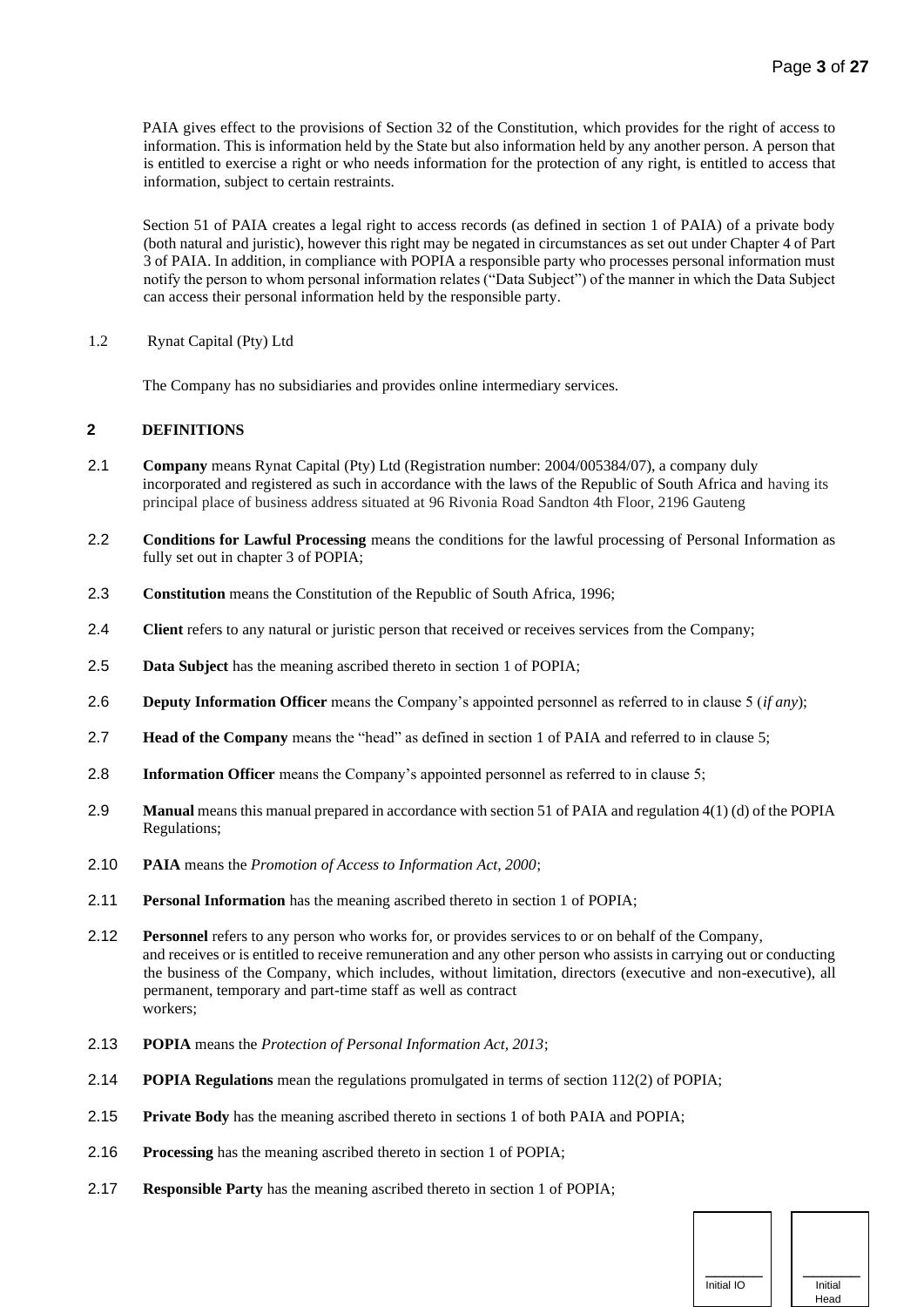- 2.18 **Record** has the meaning ascribed thereto in section 1 of PAIA and includes Personal Information;
- 2.19 **Requester** has the meaning ascribed thereto in section 1 of PAIA;
- 2.20 **Request for Access** has the meaning ascribed thereto in section 1 of PAIA; and
- 2.21 **SAHRC** means the South African Human Rights Commission.

Capitalised terms used in this Manual have the meanings ascribed thereto in section 1 of POPIA and PAIA as the context specifically requires, unless otherwise defined herein.

### **3 PURPOSE OF THE MANUAL**

This Manual:

- 3.1 For the purposes of PAIA, details the procedure to be followed by a Requester and the manner in which a Request for Access will be facilitated; and
- 3.2 For the purposes of POPIA, amongst other things, details the purpose for which Personal Information may be processed; a description of the categories of Data Subjects for whom the Company Processes Personal Information as well as the categories of Personal Information relating to such Data Subjects; and the recipients to whom Personal Information may be supplied.

### **4 COMPANY DETAILS**

4.1 The details of the Company are as follows:

Physical address: 96 Rivonia Road Sandton

 4  $4<sup>th</sup>$  Floor

2196

Postal address: 96 Rivonia Road Sandton

 4  $4<sup>th</sup>$  Floor

2196

Telephone number: +27615411734

Email address: kai.te@rynatcapital.com

# **5 CONTACT DETAILS OF THE INFORMATION OFFICER**

5.1 The Information Officer's contact details are as follows:

Name and surname: Kai-Te Huang

Physical address: 96 Rivonia Road Sandton

 4  $4<sup>th</sup>$  Floor

2196



 $\overline{\phantom{a}}$ Initial Head

 $\overline{\phantom{a}}$ Initial IO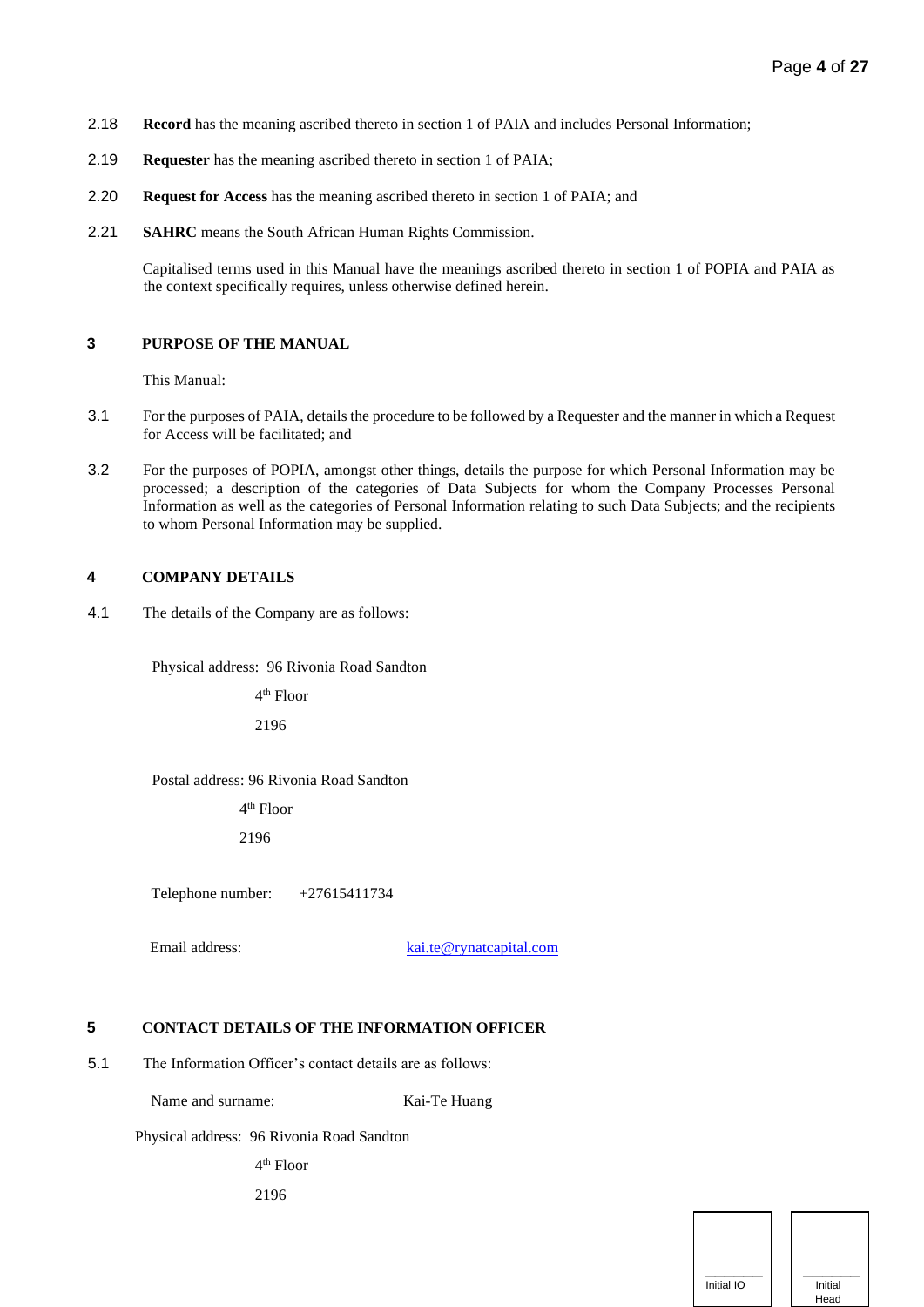Postal address: 96 Rivonia Road Sandton

 4  $4<sup>th</sup>$  Floor

2196

Telephone number:  $+27615411734$ 

Email address: kai.te@rynatcapital.com

# **6 THE SOUTH AFRICAN HUMAN RIGHTS COMMISSION**

- 6.1 The SAHRC has compiled a guide, as contemplated in section 10 of the South African Human Rights Commission Act, 2013 ("**the Act"**) containing information to assist any person who wishes to exercise any right as contemplated in the Act.
- 6.2 This guide is available from the SAHRC at:

| Postal address   | Private Bag 2700 Houghton 2041 |
|------------------|--------------------------------|
| Website          | www.sahrc.org.za               |
| Telephone number | 011 877 3600                   |
| Fax number       | 011 403 0684                   |

### **7 PUBLICATION AND AVAILABILITY OF CERTAIN RECORDS IN TERMS OF PAIA**

7.1 Schedule of Records

The Schedule of Records as contained in **Annexure 1** of this Manual details the Records that are held and/or Processed by the Company for the purposes of PAIA and POPIA respectively. Such Access to such Records may not be granted if they are subject to the grounds of refusal which are specified in clause 8 below.

- 7.2 List of applicable legislation
	- (1) The Company retains records which are required in terms of legislation other than PAIA.
	- (2) Certain legislation provides that private bodies shall allow certain persons access to specified records, upon request. Legislation that may be consulted to establish whether the Requester has a right of access to a record other than in terms of the procedure set out in the PAIA are set out in **Annexure 2**.

# **8 GROUNDS FOR REFUSAL OF ACCESS TO RECORDS IN TERMS OF PAIA**

The following are the grounds on which the Company may, subject to the exceptions contained in Chapter 4 of PAIA, refuse a Request for Access in accordance with Chapter 4 of PAIA:

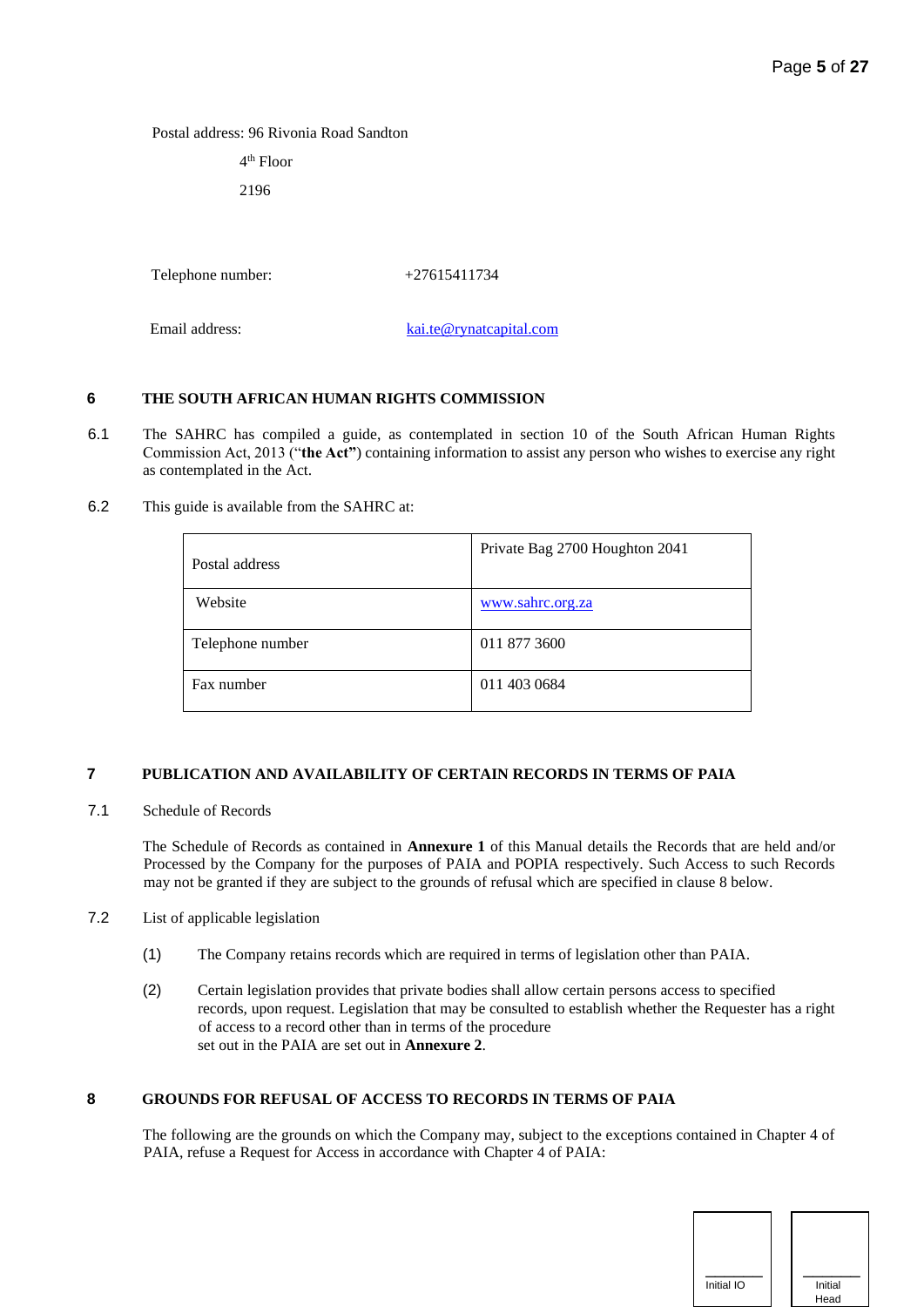- 8.1 mandatory protection of the privacy of a third party who is a natural person, including a deceased person, where such disclosure of Personal Information would be unreasonable;
- 8.2 mandatory protection of the commercial information of a third party, if the Records contain:
	- (1) trade secrets of that third party;
	- (2) financial, commercial, scientific or technical information of the third party, the disclosure of which could likely cause harm to the financial or commercial interests of that third; and/or
	- (3) information disclosed in confidence by a third party to the Company, the disclosure of which could put that third party at a disadvantage in contractual or other negotiations or prejudice the third party in commercial competition;
- 8.3 mandatory protection of confidential information of third parties if it is protected in terms of any agreement;
- 8.4 mandatory protection of the safety of individuals and the protection of property;
- 8.5 mandatory protection of Records that would be regarded as privileged in legal proceedings;
- 8.6 protection of the commercial information of the Company, which may include:
	- (1) trade secrets;
	- (2) financial/commercial, scientific or technical information, the disclosure of which could likely cause harm to the financial or commercial interests of the Company;
	- (3) information which, if disclosed, could put the Company at a disadvantage in contractual or other negotiations or prejudice the Company in commercial competition; and/or
	- (4) computer programs which are owned by the Company, and which are protected by copyright and intellectual property laws;
- 8.7 research information of the Company or a third party, if such disclosure would place the research or the researcher at a serious disadvantage; and
- 8.8 Requests for Records that are clearly frivolous or vexatious, or which involve an unreasonable diversion of resources.

### **9 INFORMATION OR RECORDS NOT FOUND**

If the Company cannot find the records that the Requester is looking for despite reasonable and diligent search and it believes either that the records are lost or that the records are in possession but unattainable, the Requester will receive a notice in this regard from the Information Officer in the form of an affidavit setting out the measures taken to locate the document and accordingly the inability to locate the document.

### **10 REMEDIES AVAILABLE TO THE REQUESTER UPON REFUSAL OF A REQUEST FOR ACCESS IN TERMS OF PAIA**

- 10.1 The Company does not have internal appeal procedures. As such, the decision made by the Information Officer is final, and Requesters will have to exercise such external remedies at their disposal if the Request for Access is refused.
- 10.2 In accordance with sections 56(3) (c) and 78 of PAIA, a Requester may apply to a court for relief within 30 (thirty) days of notification of the decision for appropriate relief.

### **11 PROCEDURE FOR A REQUEST FOR ACCESS IN TERMS OF PAIA**

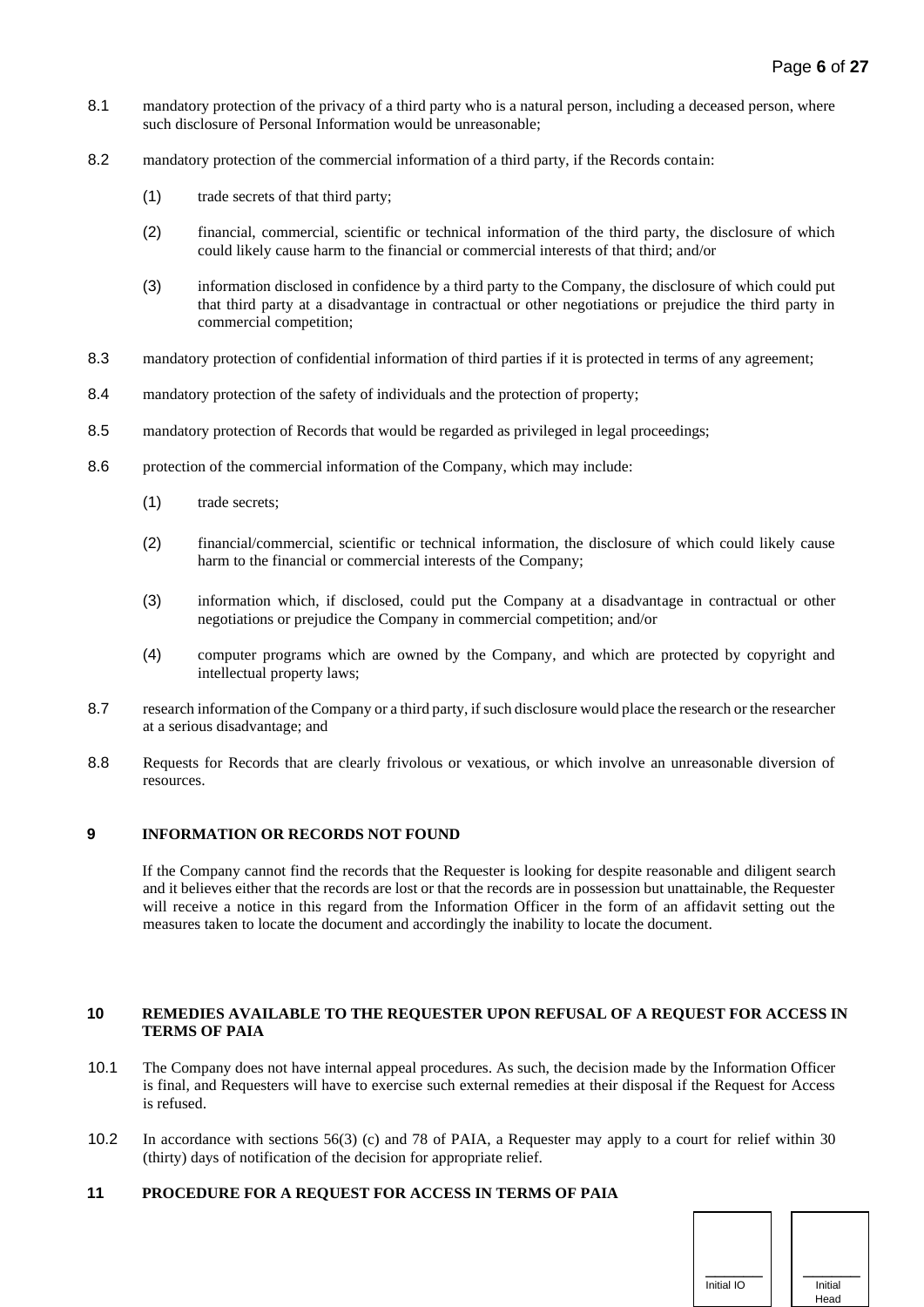- 11.1 A Requester must comply with all the procedural requirements as contained in section 53 of PAIA relating to a Request for Access to a Record.
- 11.2 A Requester must complete the prescribed Request for Access form attached as **Annexure 3** and submit the completed Request for Access form as well as payment of a request fee (if applicable) and a deposit (if applicable), to the Information Officer at the postal or physical address, facsimile number or electronic mail address stated in clause 5 above.
- 11.3 The Request for Access form must be completed with enough detail so as to enable the Information Officer to identify the following:
	- (1) the Record/s requested;
	- (2) the identity of the Requester;
	- (3) the form of access that is required, if the request is granted;
	- (4) the postal address or fax number of the Requester; and
	- (5) the right that the Requester is seeking to protect and an explanation as to why the Record is necessary to exercise or protect such a right.
- 11.4 If a Request for Access is made on behalf of another person, the Requester must submit proof of the capacity in which the Requester is making the request to the reasonable satisfaction of the Information Officer.
- 11.5 If an individual is unable to complete the prescribed form because of illiteracy or disability, such a person may make the request orally.
- 11.6 The Company will voluntarily provide the requested Records to a Personal Requester (as defined in section 1 of PAIA). The prescribed fee for reproduction of the Record requested by a Personal Requester will be charged in accordance with section 54(6) of PAIA and paragraph 11 below.

# **12 FEES**

- 12.1 When the Request for Access is received by the Information Officer, the Information Officer will by notice require the Requester, other than a Personal Requester, to pay the prescribed request fee (if any), before further processing of the Request for Access.
- 12.2 Prescribed request fees are set out in **Annexure 4.**
- 12.3 If the search for a Record requires more than the prescribed hours for this purpose, the Information Officer will notify the Requester to pay as a deposit, the prescribed portion of the access fee (being not more than one third) which would be payable if the Request for Access is granted.
- 12.4 The Information Officer will withhold a Record until the Requester has paid the fees set out in **Annexure 4**.
- 12.5 A Requester whose Request for Access to a Record has been granted, must pay an access fee for reproduction and for search and preparation, and for any time reasonably required in excess of the prescribed hours to search for and prepare the Record for disclosure, including making arrangements to make it available in a requested form provided for in PAIA.
- 12.6 If a deposit has been paid in respect of a Request for Access which is refused, the Information Officer will repay the deposit to the Requester.

# **13 DECISION TO GRANT ACCESS TO RECORDS**

13.1 The Company will decide whether to grant or decline the Request for Access within 30 (thirty) days of receipt of the Request for Access and must give notice to the Requester with reasons (if required) to that effect.

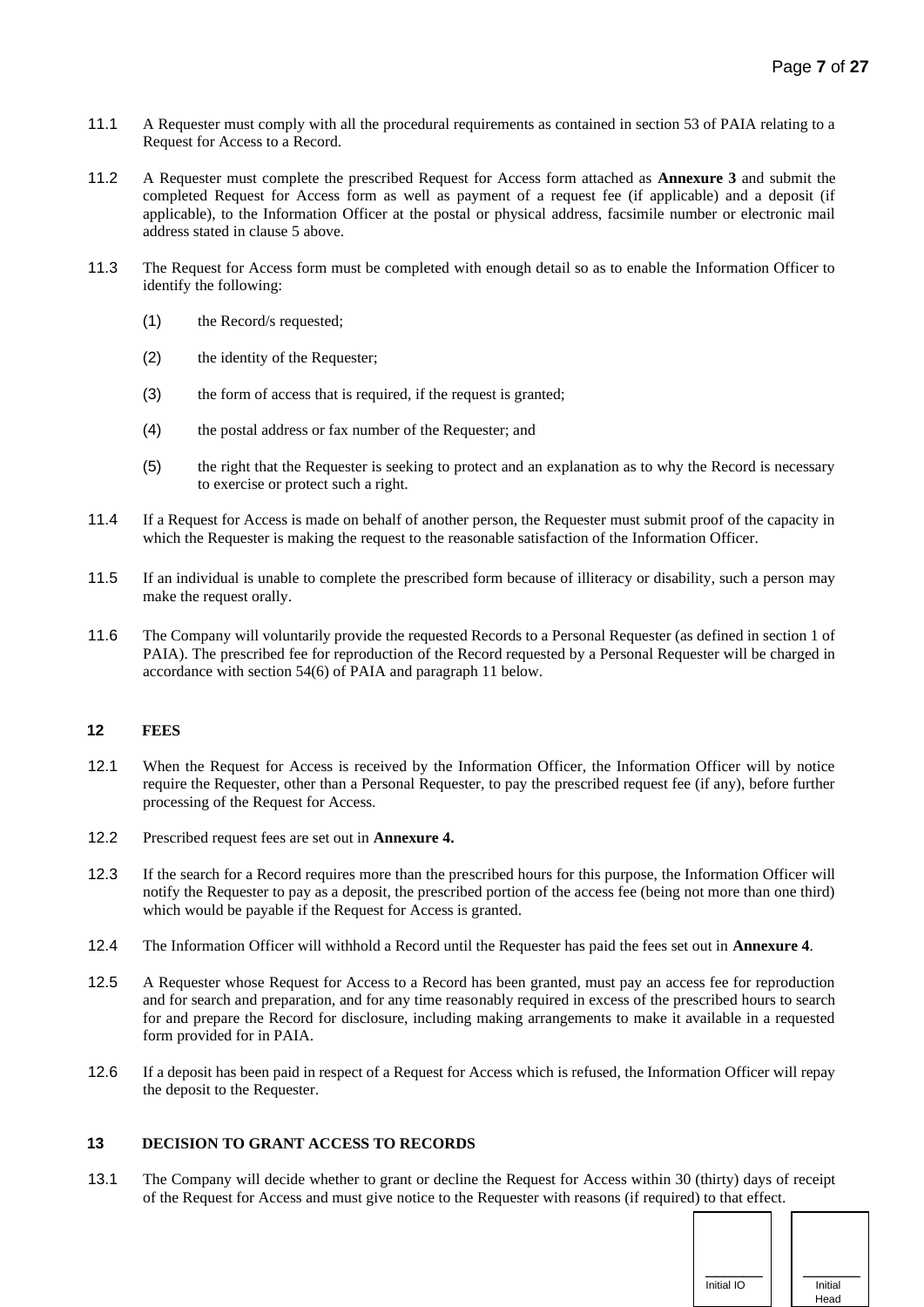- 13.2 The period referred to above may be extended for a further period of not more than 30 (thirty) days if the Request for Access is for a large number of Records or the Request for Access requires a search for Records held at another office of the Company and the Records cannot reasonably be obtained within the original 30 (thirty) day period.
- 13.3 The Company will notify the Requester in writing should an extension of time as contemplated above be required.
- 13.4 If, in addition to a written reply from the Information Officer, the Requester wishes to be informed of the decision on the Request for Access in any other manner, the Requester must state the manner and particulars so required.

### **14 AVAILABILITY OF THE MANUAL**

- 14.1 This Manual is made available in terms of PAIA and section 4 of the Regulations to POPIA.
- 14.2 This Manual is further available at the offices of SAHRC and at the offices of the Company for inspection during normal business hours. No fee will be levied for inspection as contemplated in this clause.
- 14.3 Copies of the Manual can be obtained from the Information Officer. A fee will be levied for copies of the manual in accordance with **Annexure 4.**

### **15 PROTECTION OF PERSONAL INFORMATION THAT IS PROCESSED BY THE COMPANY**

- 15.1 Chapter 3 of POPIA provides for the minimum Conditions for Lawful Processing of Personal Information by a Responsible Party. These conditions may not be derogated from unless specific exclusions apply as outlined in POPIA.
- 15.2 The Company needs Personal Information relating to both individual and juristic persons in order to carry out its business and organisational functions. The manner in which this information is Processed and the purpose for which it is Processed is determined by the Company. The Company is accordingly a Responsible Party for the purposes of POPIA and will ensure that the Personal Information of a Data Subject:
	- (1) is processed lawfully, fairly and transparently. This includes the provision of appropriate information to Data Subjects when their data is collected by the Company, in the form of privacy or data collection notices. The Company must also have a legal basis (for example, consent) to process Personal Information;
	- (2) is processed only for the purposes for which it was collected;
	- (3) will not be processed for a secondary purpose unless that processing is compatible with the original purpose.
	- (4) is adequate, relevant and not excessive for the purposes for which it was collected;
	- (5) is accurate and kept up to date;
	- (6) will not be kept for longer than necessary;
	- (7) is processed in accordance with integrity and confidentiality principles; this includes physical and organisational measures to ensure that Personal Information, in both physical and electronic form, are subject to an appropriate level of security when stored, used and communicated by the Company, in order to protect against access and acquisition by unauthorised persons and accidental loss, destruction or damage;
	- (8) is processed in accordance with the rights of Data Subjects, where applicable. Data Subjects have the right to:
		- (a) be notified that their Personal Information is being collected by the Company. The Data Subject also has the right to be notified in the event of a data breach;

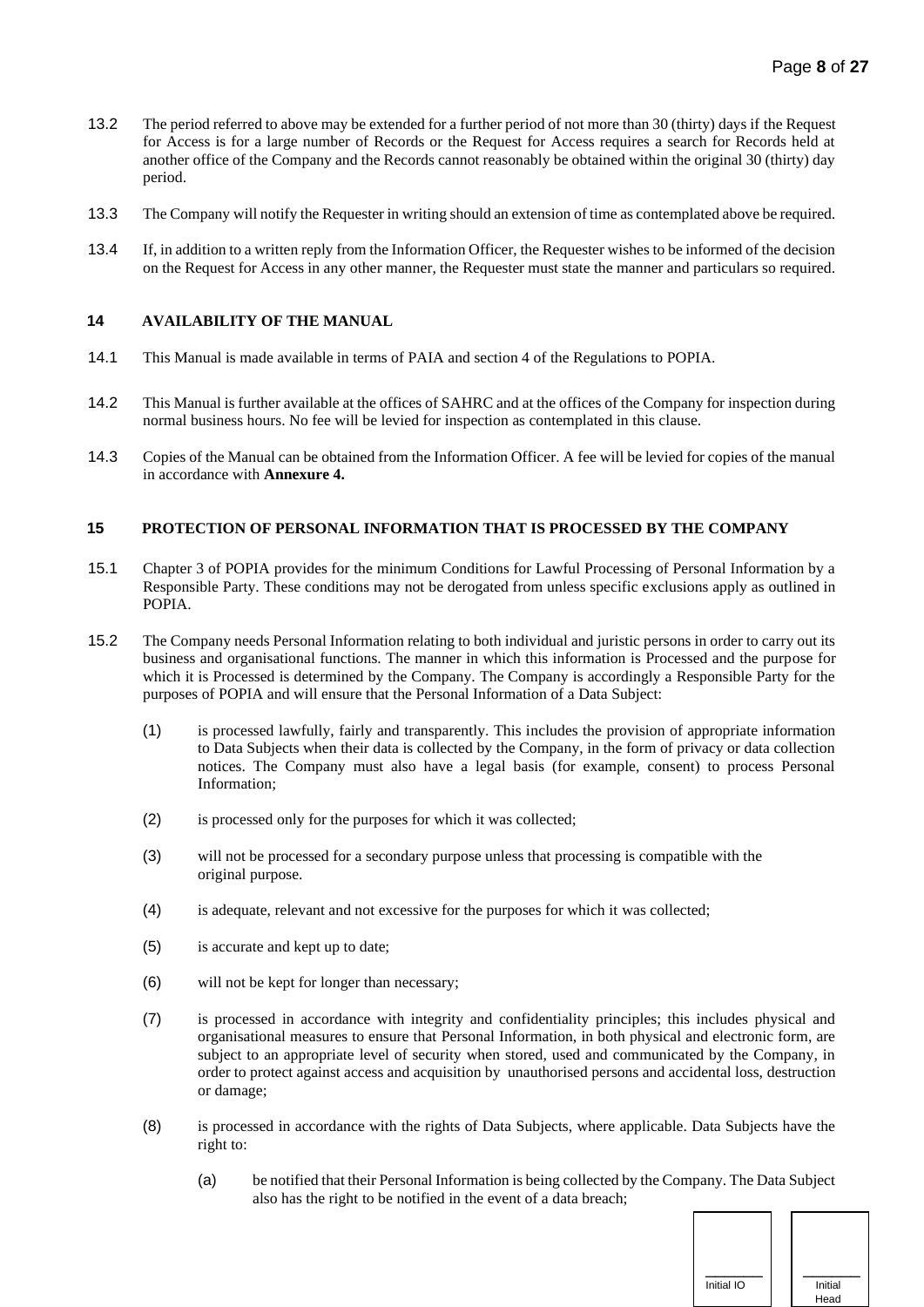- (b) know whether the Company holds Personal Information about them, and to access that information. Any request for information must be handled in accordance with the provisions of this Manual;
- (c) request the correction or deletion of inaccurate, irrelevant, excessive, out of date, incomplete, misleading or unlawfully obtained personal information;
- (d) object to the Company's use of their Personal Information and request the deletion of such Personal Information (deletion would be subject to the Company's record keeping requirements);
- (e) object to the processing of Personal Information for purposes of direct marketing by means of unsolicited electronic communications; and
- (f) complain to the Information Regulator regarding an alleged infringement of any of the rights protected under POPIA and to institute civil proceedings regarding the alleged non-compliance with the protection of his, her or its personal information.
- 15.3 Purpose of the Processing of Personal Information by the Company:

As outlined above, Personal Information may only be Processed for a specific purpose. The purposes for which the Company Processes or will Process Personal Information is set out in **Part 1 of Annexure 5.** 

15.4 Categories of Data Subjects and Personal Information/special Personal Information relating thereto

As per section 1 of POPIA, a Data Subject may either be a natural or a juristic person. **Part 2 of Annexure 5**  sets out the various categories of Data Subjects that the Company Processes Personal Information on and the types of Personal Information relating thereto.

15.5 Cross-border flows of Personal Information

Section 72 of POPIA provides that Personal Information may only be transferred out of the Republic of South Africa if the:

- (1) recipient country can offer such data an "adequate level" of protection. This means that its data privacy laws must be substantially similar to the Conditions for Lawful Processing as contained in POPIA; or
- (2) Data Subject consents to the transfer of their Personal Information; or

| Initial<br>Head |  |
|-----------------|--|

 $\overline{\phantom{a}}$ Initial IO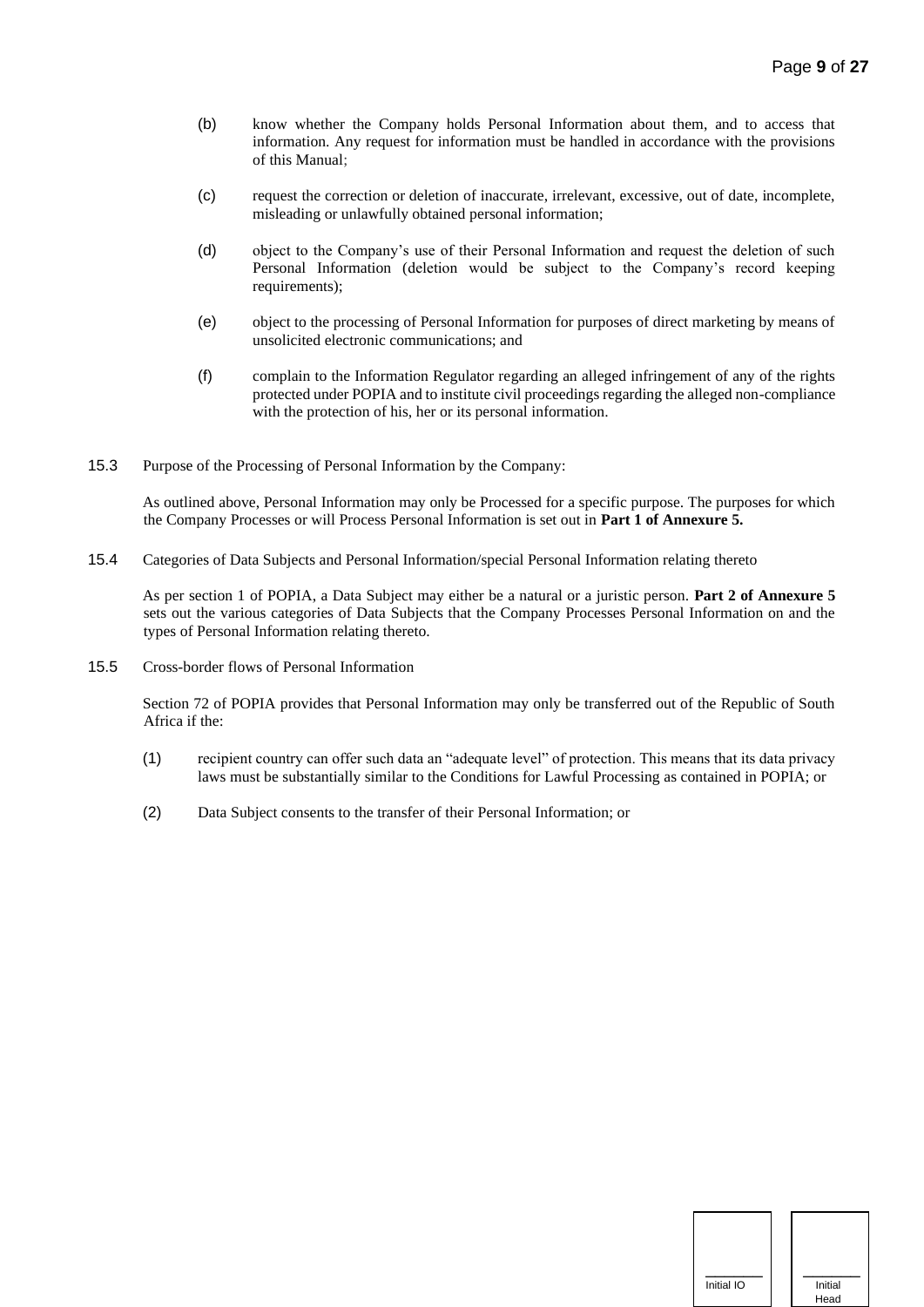- (3) transfer is necessary for the performance of a contractual obligation between the Data Subject and the Responsible Party; or
- (4) transfer is necessary for the performance of a contractual obligation between the Responsible Party and a third party, in the interests of the Data Subject; or
- (5) the transfer is for the benefit of the Data Subject, and it is not reasonably practicable to obtain the consent of the Data Subject, and if it were, the Data Subject, would in all likelihood provide such consent.

**Part 3 of Annexure 5** sets out the planned cross-border transfers of Personal Information and the condition from above that applies thereto.

15.6 Description of information security measures to be implemented by the Company

**Part 4 of Annexure 5** sets out the types of security measures to implemented by the Company in order to ensure that Personal Information is respected and protected. A preliminary assessment of the suitability of the information security measures implemented or to be implemented by the Company may be conducted in order to ensure that the Personal Information that is processed by the Company is safeguarded and Processed in accordance with the Conditions for Lawful Processing.

15.7 Objection to the Processing of Personal Information by a Data Subject

Section 11 (3) of POPIA and regulation 2 of the POPIA Regulations provides that a Data Subject may, at any time object to the Processing of his/her/its Personal Information in the prescribed form attached to this manual as **Annexure 6** subject to exceptions contained in POPIA.

15.8 Request for correction or deletion of Personal Information

Section 24 of POPIA and regulation 3 of the POPIA Regulations provides that a Data Subject may request for their Personal Information to be corrected/deleted in the prescribed form attached as **Annexure 7** to this Manual.

Information Officer Signature

Date: \_\_\_\_ / \_\_\_\_ / \_\_\_\_\_\_\_\_\_\_

Head of Organisation Signature

Date: \_\_\_\_ / \_\_\_\_ / \_\_\_\_\_\_\_\_\_\_

 $\overline{\phantom{a}}$  $\overline{\phantom{a}}$ Initial Head

Initial IO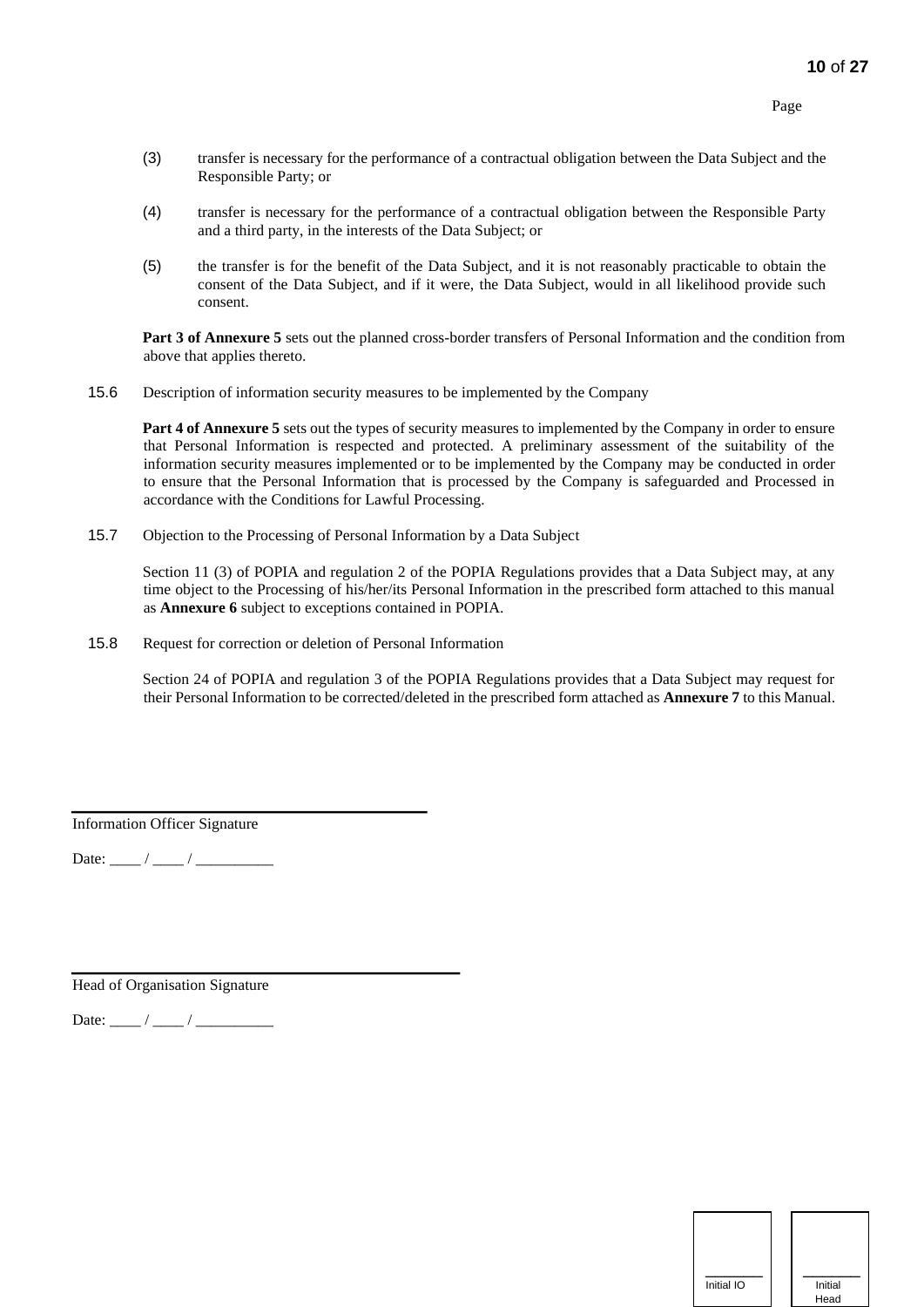### **Annexure 1**

### **Description of the subjects on which the Company holds records, and the categories of records held on each subject. Each of these records are available on request in terms of PAIA**

| 1   | <b>Client Services Records</b>    |                |                |                                      |            |                                            |
|-----|-----------------------------------|----------------|----------------|--------------------------------------|------------|--------------------------------------------|
| 1.1 | Client correspondence;            |                | 1.7            | Proposal and tender documents;       |            |                                            |
| 1.2 | Client fee files;                 | 1.8            | Project plans; |                                      |            |                                            |
| 1.3 | Client contracts;                 | 1.9            | Risk           | management                           |            | records; Solution<br>methodologies;        |
| 1.4 | Client business<br>information;   |                |                |                                      | 1.10       | Standard terms and conditions of supply of |
| 1.5 | Legal documentation;              |                |                |                                      |            | goods and/or services;                     |
| 1.6 | Working papers.                   |                |                |                                      |            |                                            |
| 2   | <b>Corporate Governance</b>       |                |                |                                      |            |                                            |
| 2.1 | Codes of conduct;                 | 2.4            |                | Executive committee meeting minutes; |            |                                            |
| 2.2 | Corporate social investment       |                | 2.5            | Legal compliance records; records;   | 2.6        | Policies.                                  |
| 2.3 | Board meeting minutes; and        |                |                |                                      | 3.4        | Correspondence;                            |
| 3   | <b>Finance and Administration</b> |                |                |                                      | 3.5<br>3.6 | Purchase orders.<br>Remittances;           |
| 3.1 | Accounting records;               |                |                |                                      | 3.7        | Invoices<br>and<br>statements;             |
| 3.2 | Annual<br>statements;             | financial      |                |                                      | 3.8        | Tax<br>records<br>and<br>returns;          |
| 3.3 | Agreements;<br>records;           | <b>Banking</b> |                |                                      | 3.9        | Statistics SA returns;<br>and              |
| 4   | <b>Human Capital</b>              |                |                |                                      |            |                                            |
| 4.1 | <b>BEE</b> statistics;            |                |                |                                      | 4.8        | PAYE records and returns;                  |
| 4.2 | Career development records;       |                |                |                                      | 4.9        | Performance management records;            |

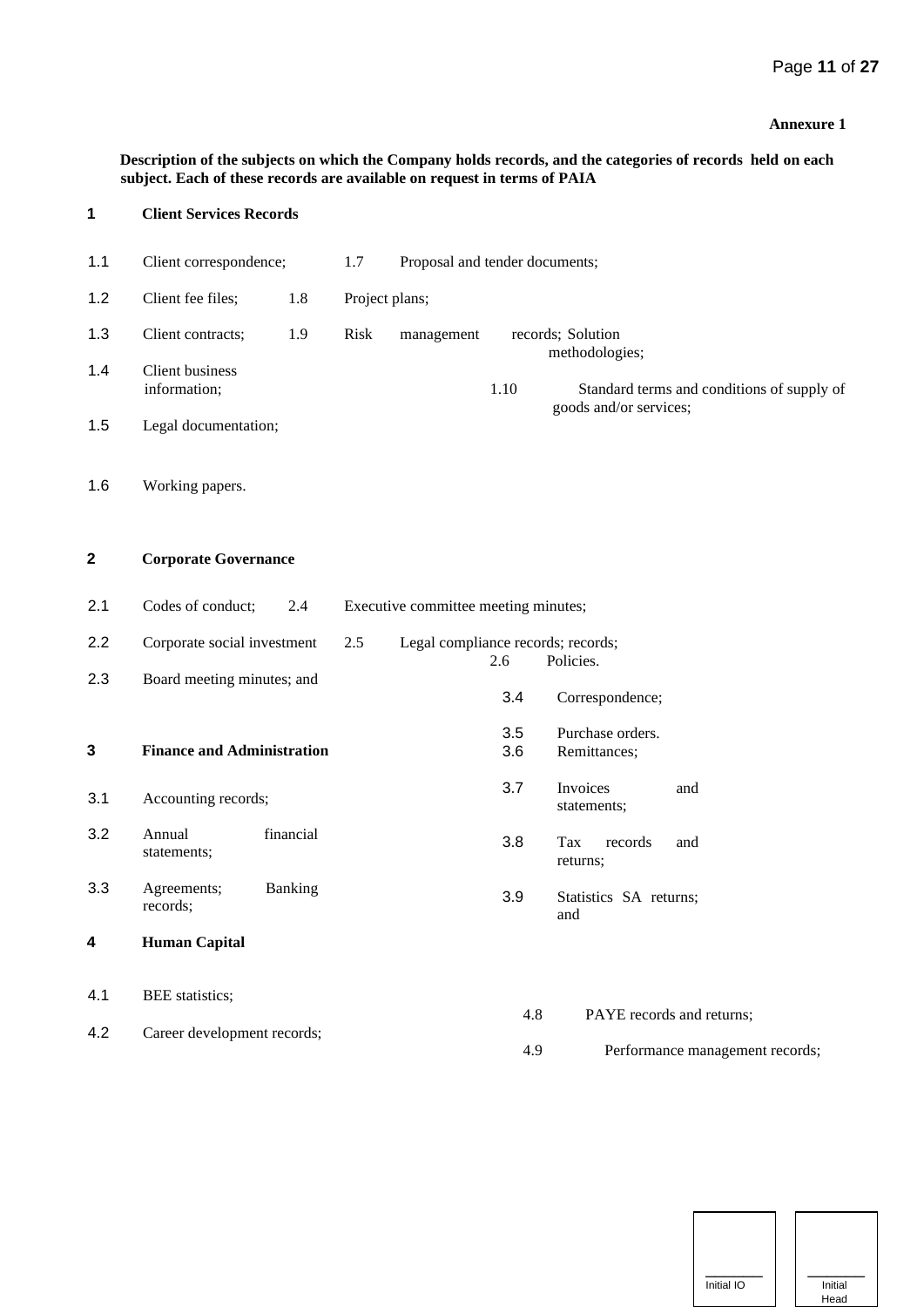4.10 Assessments; Policies and

- 4.3 Personnel information;
- 4.4 Employment equity reports; procedures;
- 4.5 General terms of employment; 4.11 UIF returns;
- 4.6 Letters of employment; 4.12 Retirement benefit
- 4.7 Leave records. 4.13 Medical Aid records; and

### **5 Information Management and Technology**

- 5.1 Agreements; 5.3 Information policies; and
- 5.2 Equipment 5.4 standards, procedures and guidelines. register;
- **6 Learning and Education**
- 6.1 Training material; 6.4 Training agreements.
- 6.2 Training records and statistics;
- 6.3 Learnership Programmes.

### **7 Library and Information and Research Centre**

- 7.1 External 7.4 Periodicals; and publications; 7.5 Research files and articles. 7.2 Internal publications; 7.3 Reference works; **8 Marketing and Communication**  8.1 Proposal documents; 8.2 New business development; 8.3 Brand information management; 8.4 Marketing strategies; 8.5 Communication strategies; 8.6 Agreements; 8.7 Client relationship programmes; 8.8 Marketing publications and brochures; and 8.9 Sustainability programmes. **9 Operations**  9.2 Agreements;
- 9.1 Access control records;

 $\overline{\phantom{a}}$ Initial IO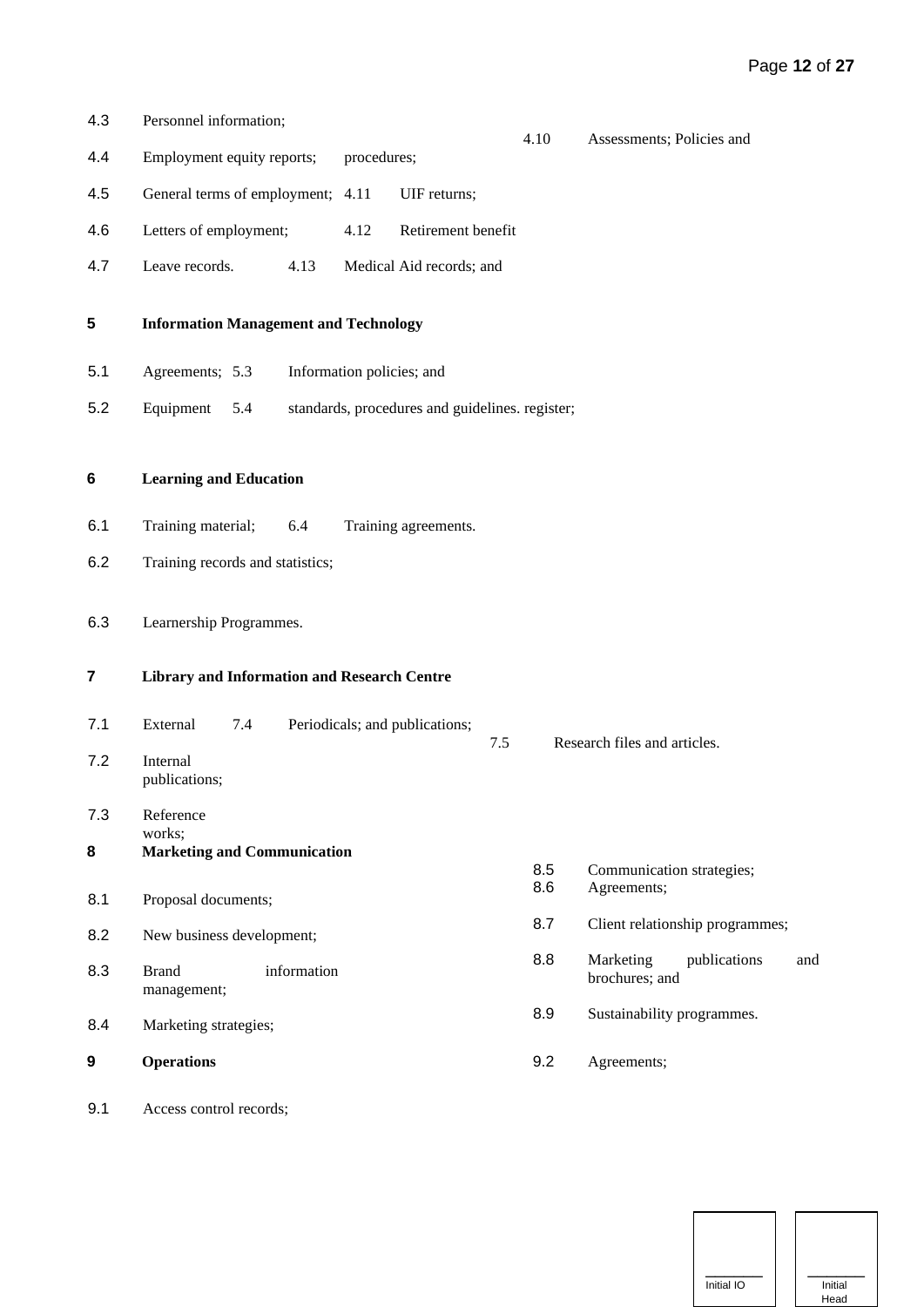| 9.3        | Archival<br>documentation;                        | administration |      |                                                                                                                                                                                    |
|------------|---------------------------------------------------|----------------|------|------------------------------------------------------------------------------------------------------------------------------------------------------------------------------------|
| 9.4        | Communication strategies;                         |                | 9.9  | Standard trading terms and<br>conditions of supply of services and<br>goods;                                                                                                       |
| 9.5        | General correspondence;                           |                | 9.10 | Travel documentation;                                                                                                                                                              |
| 9.6        | Patents and Trade Mark documents;                 |                | 9.11 | Procurement<br>agreements<br>and                                                                                                                                                   |
| 9.7        | Insurance documentation;                          |                |      | documentation;                                                                                                                                                                     |
| 9.8        | Service level agreements;                         |                | 9.12 | Used order books;                                                                                                                                                                  |
|            |                                                   |                | 9.13 | Vehicle registration documents; and                                                                                                                                                |
| 10<br>10.1 | <b>Secretarial Services</b><br>commence business; |                | 9.14 | Cellular<br>phone<br>registration<br>documents, including RICA.<br>Applicable statutory documents, including but not limited to, certificates of incorporation and certificates to |
| 10.2       | Corporate structure documents;                    |                |      |                                                                                                                                                                                    |
| 10.3       | Memoranda and Articles of Association;            |                |      |                                                                                                                                                                                    |
| 10.4       | Share registers;                                  |                |      |                                                                                                                                                                                    |
| 10.5       | Statutory Returns to relevant authorities;        |                |      |                                                                                                                                                                                    |
| 10.6       | Share certificates;                               |                |      |                                                                                                                                                                                    |
| 10.7       | Shareholder agreements;                           |                |      |                                                                                                                                                                                    |
| 10.8       | Minutes of meetings; and                          |                |      |                                                                                                                                                                                    |

10.9 Resolutions passed.

### **Annexure 2**

# **LIST OF APPLICABLE LEGISLATION**

| Administration of Adjudication of Road Traffic Offences Act 46 of 1998 |
|------------------------------------------------------------------------|
| Basic Conditions of Employment Act 75 of 1997                          |
| Bills of Exchange Act 34 of 1964                                       |
| Broad-Based Black Economic Empowerment Act 53 of 2003                  |
| Companies Act 71 of 2008                                               |
| Compensation for Occupational Injuries and Diseases Act 130 of 1993    |
| Competition Act 89 of 1998                                             |
| Constitution of South Africa Act 108 of 1996                           |
| Consumer Protection Act 68 of 2009                                     |
| Copyright Act 98 of 1987                                               |

 $\overline{\phantom{a}}$ Initial IO

 $\overline{\phantom{a}}$ Initial Head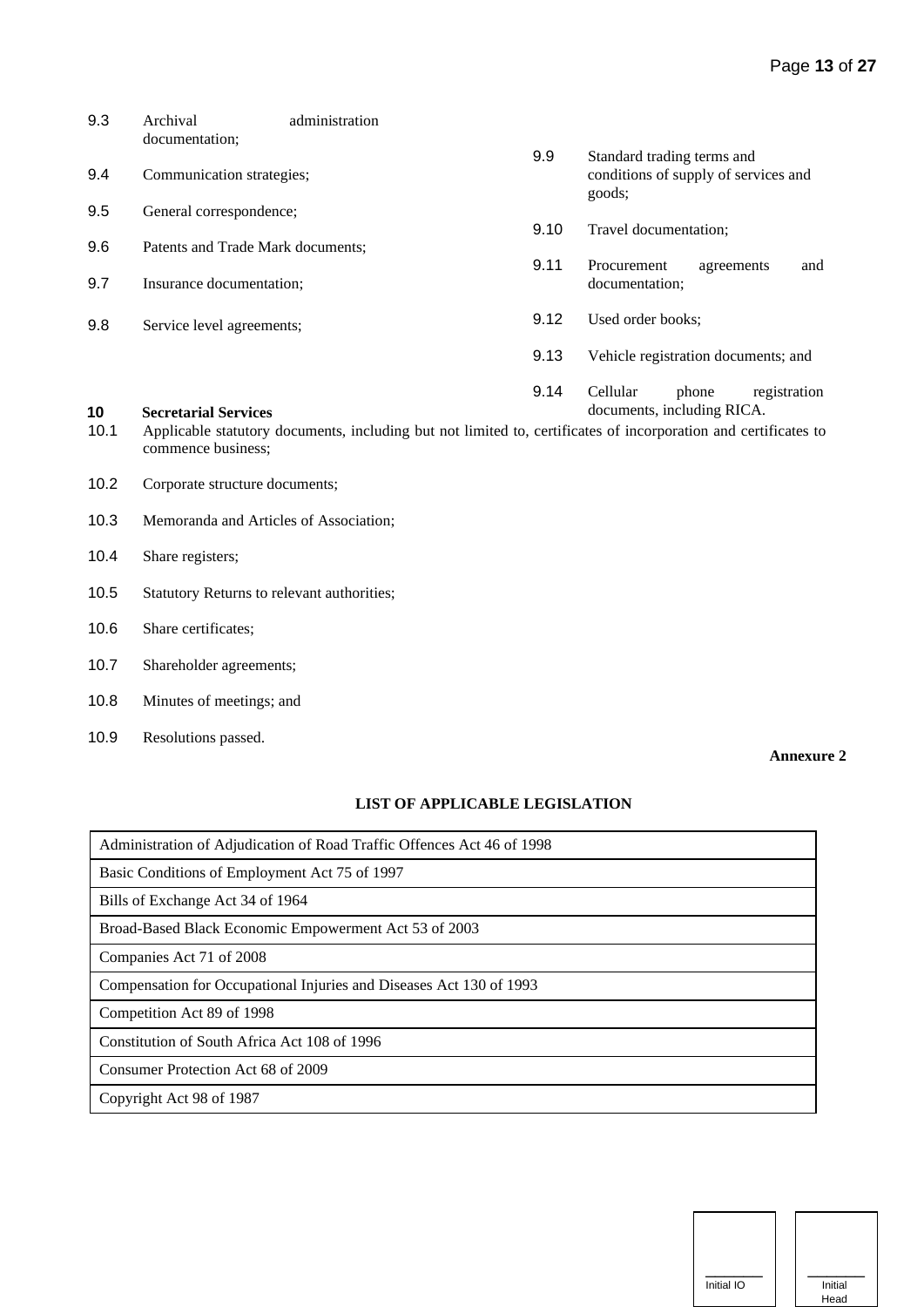Criminal Procedure Act 51 of 1977

Electronic Communications and Transactions Act 2 of 2000

Employment Equity Act 55 of 1998

Health Act 63 of 1977

Income Tax Act58 of 1962

Labour Relations Act 66 of 1995

Long Term Insurance Act 52 of 1998

National Building Regulations and Building Standards Act 103 of 1997

National Credit Act 34 of 2005

National Environmental Management Act 107 of 1998

National Environmental Management: Air Quality Act 39 of 2004

National Environmental Management: Waste Act 59 of 2008

National Water At 36 of 1998

National Road Traffic Act 93 of 1996

Occupational Health and Safety Act 85 of 1993

Patents Act 57 of 1987

Prescription Act 18 of 1943

Promotion of Access to Information Act 2 of 2000

Promotion of Equality and Prevention of Unfair Discrimination Act 4 of 2000

Protected Disclosures Act 26 of 2000

Protection Of Personal Information Act 4 of 2013

Regulation of Interception of Communications and Provisions of Communication Related

Information Act 70 of 2002

Sales and Service Matters Act 25 of 1964

Securities Services Act 36 of 2004

Securities Transfer Act 25 of 2007

Skills Development Act 97 of 1997

Skills Development Levies Act 9 of 1999

South African Reserve Bank Act 90 of 1989

The South African National Roads Agency Limited & National Roads Act 7 of 1998

Trademarks act 194 of 1993

Unemployment Insurance Act 63 of 2001

Unemployment Insurance Fund Contributions Act 4 of 2002

Value-Added Tax Act 89 of 1991

Although we have used our best endeavours to supply a list of applicable legislation, it is possible that this list may be incomplete. Whenever it comes to our attention that existing or new legislation allows a Requester access on a basis other than as set out in PAIA, we shall update the list accordingly. If a Requester believes that a right of access to a record exists

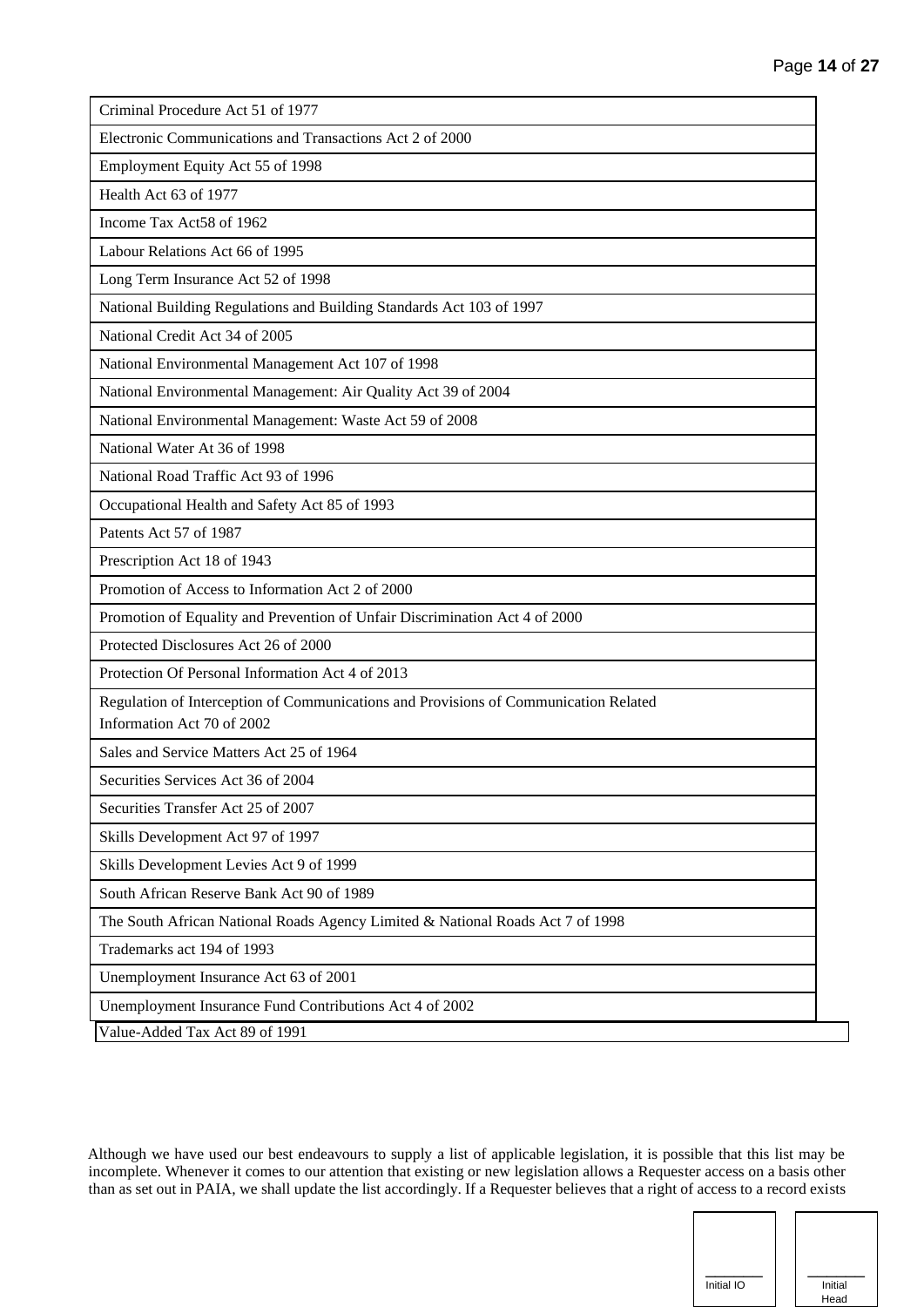in terms of other legislation listed above or any other legislation, the Requester is required to indicate what legislative right the request is based on, to allow the Information Officer the opportunity of considering the request in light thereof.

| Initial IO |  |  |
|------------|--|--|

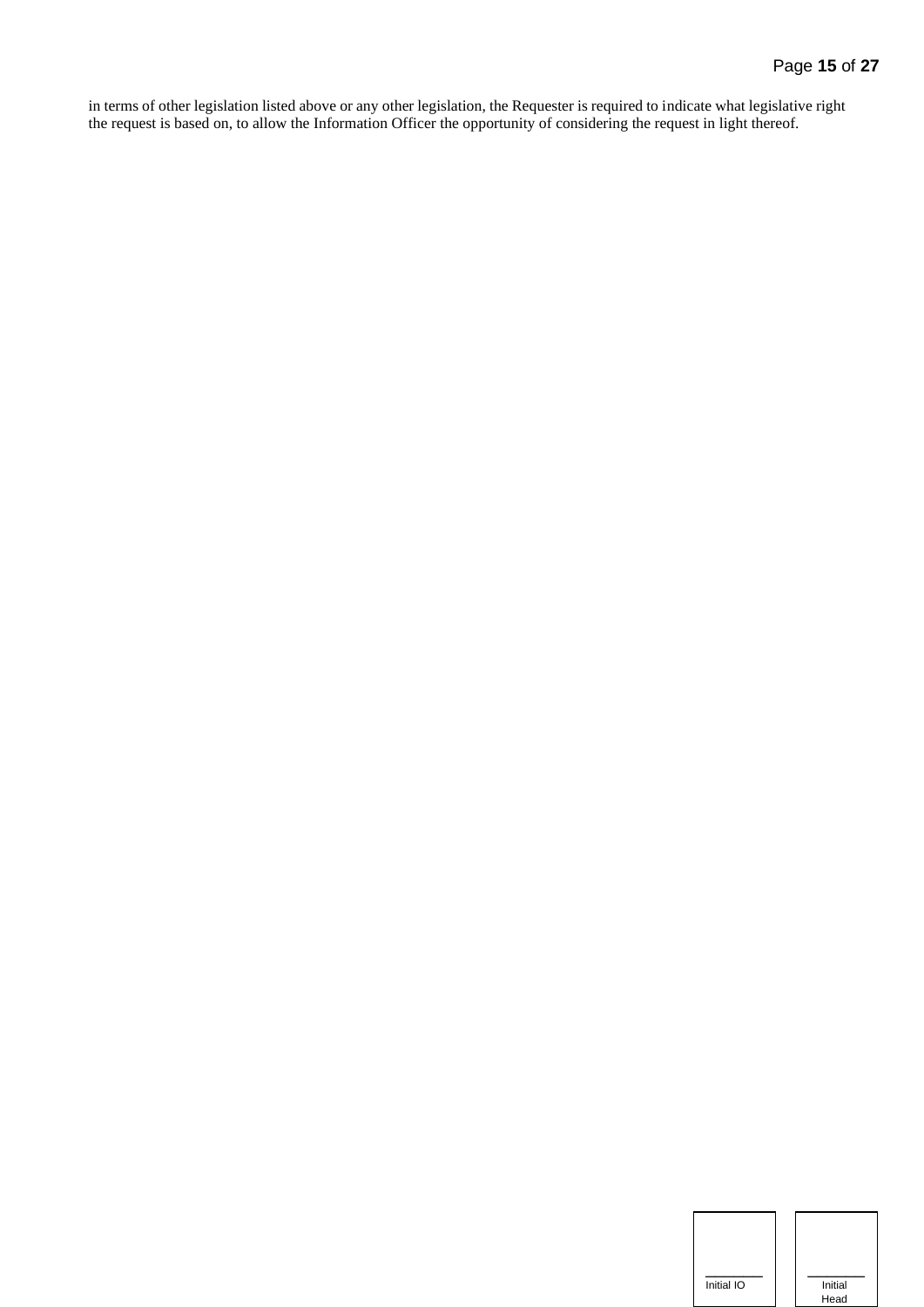### **ACCESS REQUEST FORM - RECORD OF PRIVATE BODY (Section 53(1) of the Promotion of Access to Information Act,**

**2000)** [Regulation 10]

# COMPLETION OF ACCESS REQUEST FORM

- 1 The Access Request Form must be completed.
- 2 Proof of identity is required to authenticate the identity of the requester. Attach a copy of the requester's identification document.
- 3 Type or print in BLOCK LETTERS an answer to every question.
- 4 If a question does not apply, state "N/A".
- 5 If there is nothing to disclose in reply to a question, state "nil".
- 6 When there is insufficient space on a printed form, additional information may be provided on an attached folio, and each answer on such folio must reflect the applicable title.

| Initial IO | Initial<br>Head |
|------------|-----------------|

Initial IO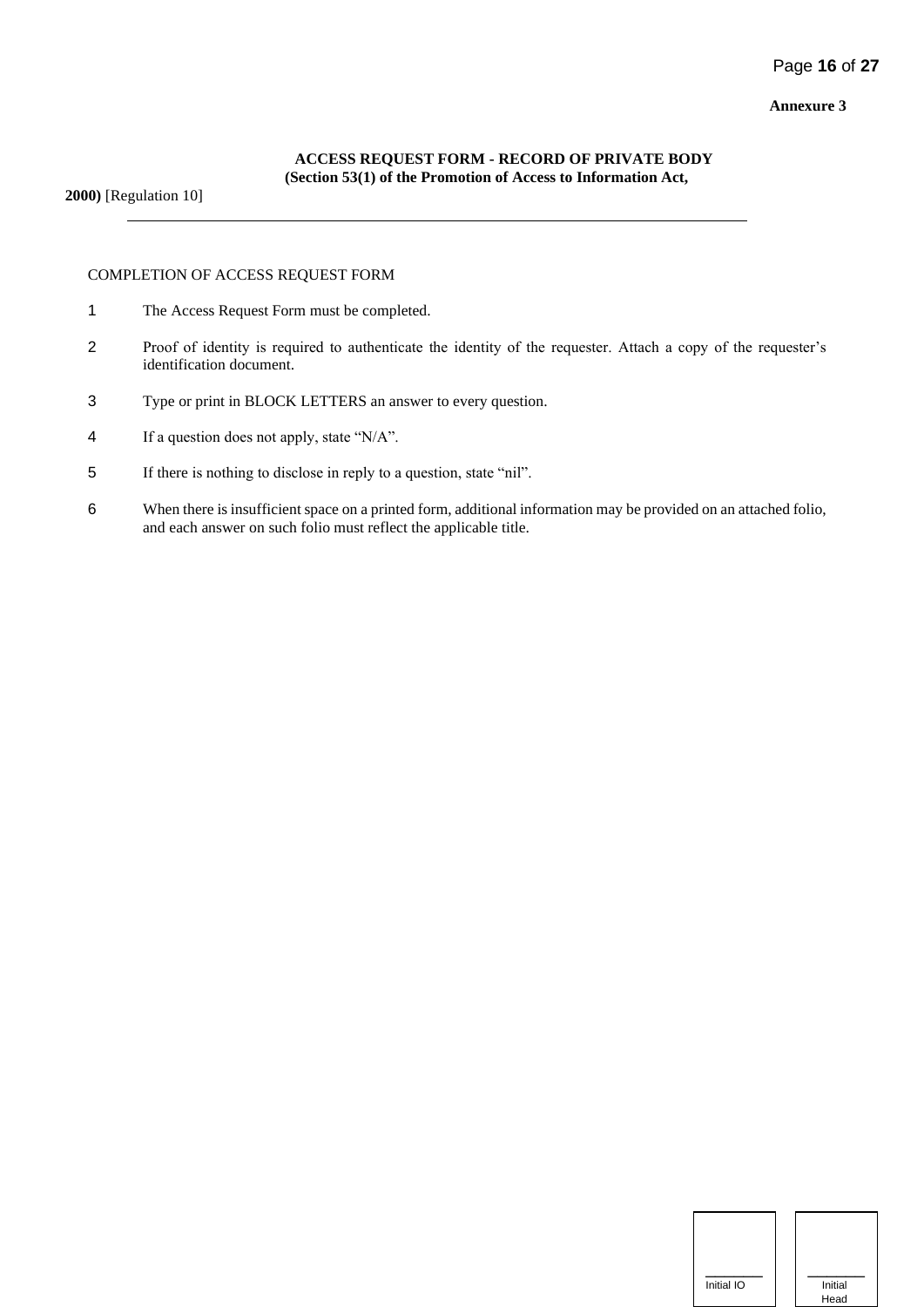1 Particulars of Private body

The Information Officer:

| Name and surname: | Kai-Te Huang                               |
|-------------------|--------------------------------------------|
| Physical address: | 96 Rivonia Road Sandton                    |
|                   | 4 <sup>th</sup><br>Floor                   |
|                   | 2196                                       |
| Postal address:   | 96 Rivonia Road Sandton<br>4 <sup>th</sup> |
|                   | Floor                                      |
|                   | 2196                                       |
| Telephone number: | $+27615411734$                             |
| Email address:    | kai.te@rynatcapital.com                    |

2 Particulars of Requester (if natural person)

**a) The particulars of the person who requests access to the record must be given below.** 

**b) The address and/or fax number in the Republic to which the information is to be sent must be given.** 

**c) Proof of the capacity in which the request is made, if applicable, must be attached.** 

Full names and surname: ........................................................................................................ Identity number: ....................................................................................................................... Postal address: ........................................................................................................................... Fax number: ............................................................................................................................. Telephone number: ..................................................................................................................... Email address: ......................................................................................................................................... Capacity in which request is made, when made on behalf of another person: .......................................................................................................................................................

3 Particulars of Requester (if a legal entity)

**a) The particulars of the entity that requests access to the record must be given below.** 

**b) The address and/or fax number in the Republic to which the information is to be sent.** 

**c) Proof of the capacity in which the request is made, if applicable, must be attached.** 

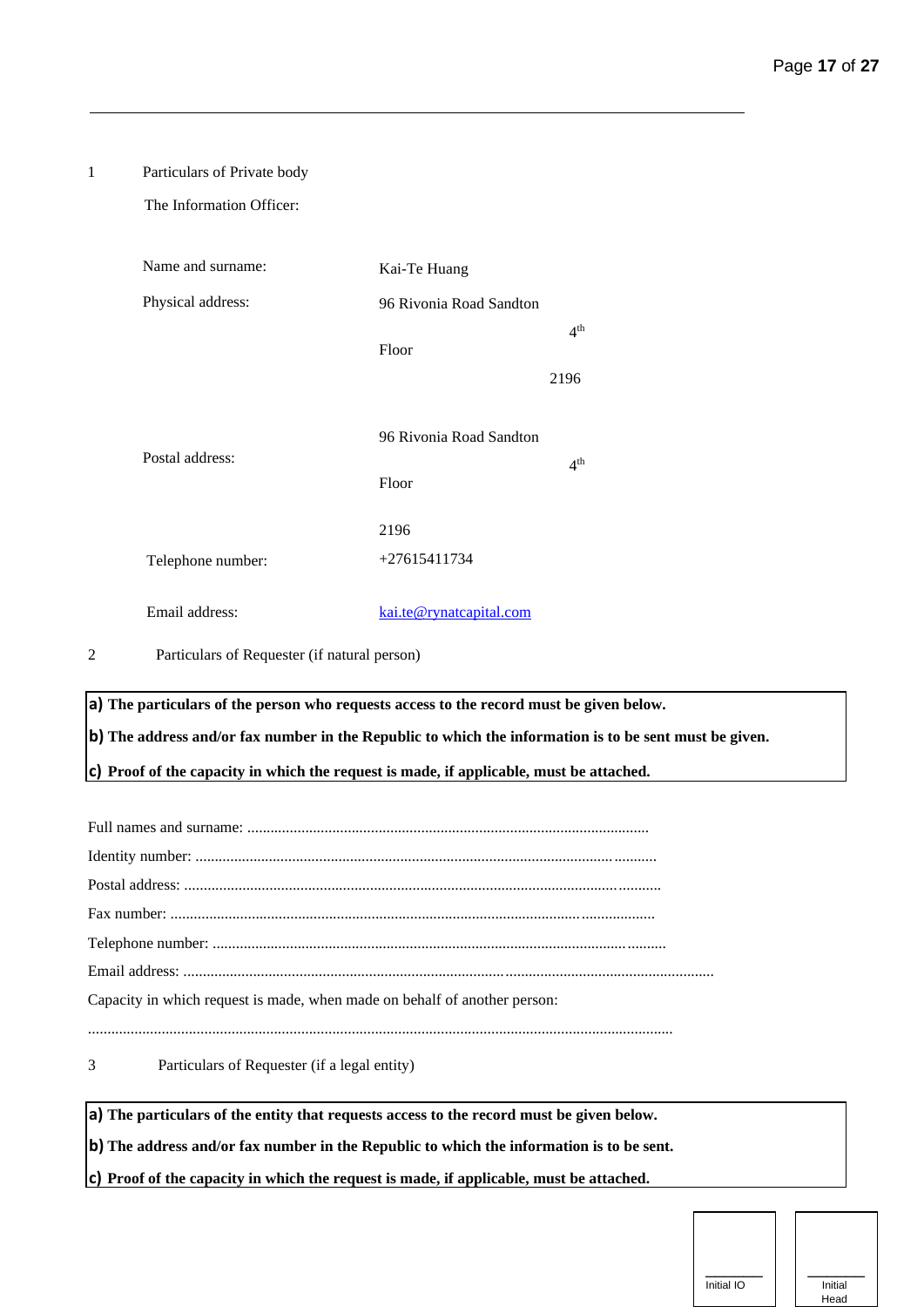| $4\overline{ }$ | Particulars of person on whose behalf request is made |
|-----------------|-------------------------------------------------------|

# **This section must be completed ONLY if a request for information is made on behalf of another person.**

Full names and surname: ...........................................................................................................

Identity number: ............................................................................................

# 5 Particulars of record

| a) | Provide full particulars of the record to which access is requested, including the reference<br>if that is known to you, to enable the record to be located. | number |
|----|--------------------------------------------------------------------------------------------------------------------------------------------------------------|--------|
| b) | If the provided space is inadequate, please continue on a separate folio and attach it to this form. The<br>requester must sign all the additional folios.   |        |

1. Description of record or relevant part of the record:

2. Reference number, if available:

3. Any further particulars of record

6 Fees

- **a) A request for access to a record, other than a record containing personal information about yourself, will be processed only after a non-refundable request fee of R35,00 has been paid.**
- **b) The fee payable for access to a record depends on the form in which access is required and the reasonable time required to search for and prepare a record.**
- **c) You will be notified of the amount required to be paid as the access fee.**

**d) If you qualify for exemption of the payment of any fee, please state the reason for exemption.** 

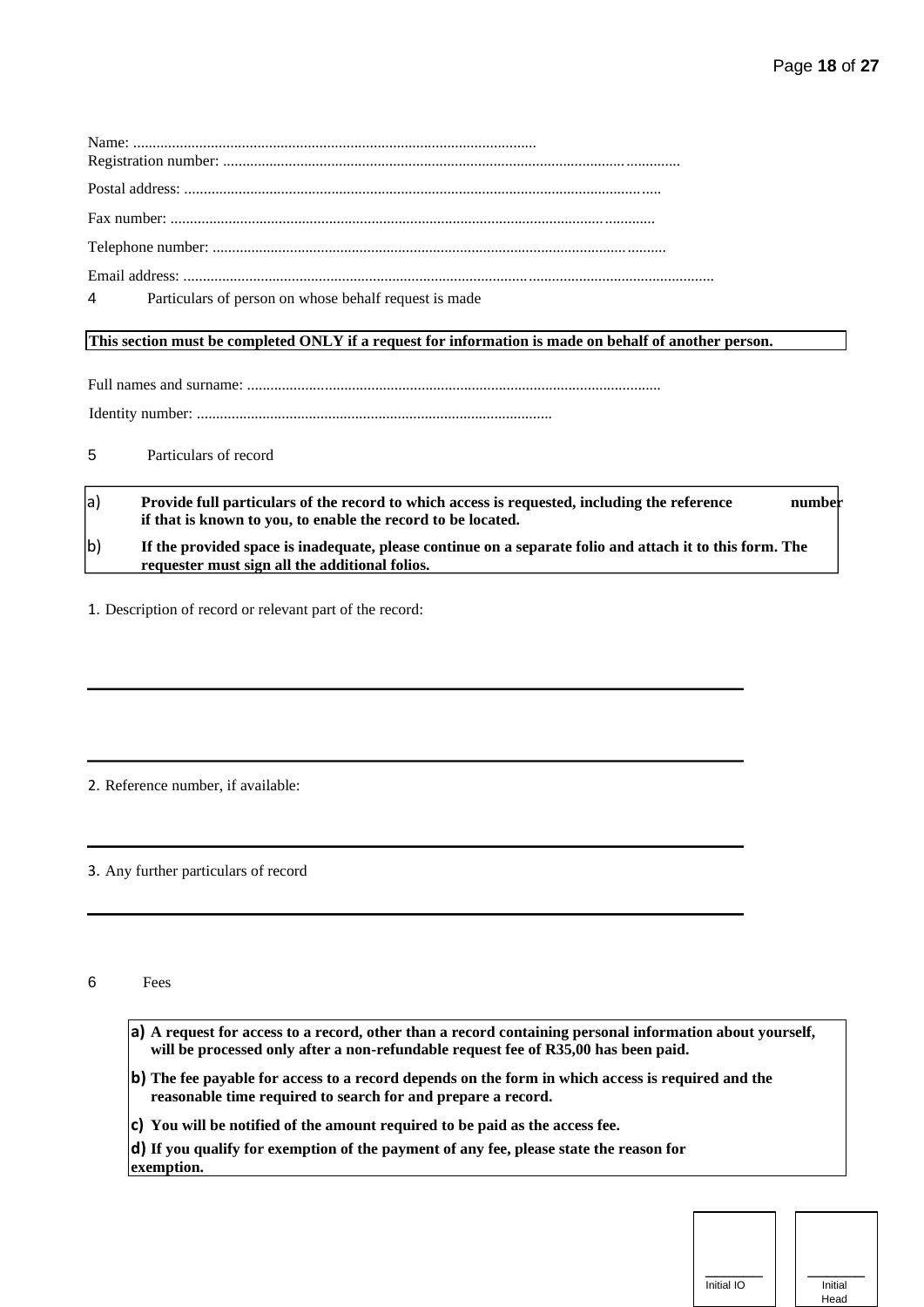Reason for exemption from payment of fees:

# 7 Form of access to record

**Mark the appropriate box with an X.** 

**NOTES:** 

- **(a) Compliance with your request in the specified form may depend on the form in which the record is available.**
- **(b) Access in the form requested may be refused under certain circumstances. In such a case you will be informed whether access will be granted in another form.**
- **(c) The fee payable for access to the record, if any, will be determined partly by the form in which access is requested.**

| 1. If the record is in written or printed form:                                                                                                         |                                                                                    |                                                           |  |                  |  |
|---------------------------------------------------------------------------------------------------------------------------------------------------------|------------------------------------------------------------------------------------|-----------------------------------------------------------|--|------------------|--|
| copy of record*                                                                                                                                         | inspection of a record                                                             |                                                           |  |                  |  |
| 2. If record consists of visual images                                                                                                                  |                                                                                    |                                                           |  |                  |  |
|                                                                                                                                                         | (photographs, slides, video recordings, computer-generated images, sketches, etc): |                                                           |  |                  |  |
| view the images copy of the<br>images                                                                                                                   | the<br>images*                                                                     |                                                           |  | transcription of |  |
|                                                                                                                                                         | 3. If record consists of recorded information that can be reproduced in sound:     |                                                           |  |                  |  |
| listen to the soundtrack<br>transcription of soundtrack* (written or printed<br>document)<br>(audio cassette)                                           |                                                                                    |                                                           |  |                  |  |
|                                                                                                                                                         | 4. If record is held on computer or in an electronic or machine-readable form:     |                                                           |  |                  |  |
| printed copy of record*                                                                                                                                 |                                                                                    | in computer<br>readable form*<br>(stiffy compact<br>disc) |  |                  |  |
| *If you are requesting a copy or transcription of a record (above), do<br>you wish the copy or transcription to be posted to you?<br>Postage is payable |                                                                                    | <b>YES</b>                                                |  | N <sub>O</sub>   |  |

# 8 In the event of disability

**If you are prevented by a disability to read, view or listen to the record in the form of access provided for in 1 to 4 hereunder, state your disability and indicate in which form the record is required.** 

| Disability: | Form in which record is required: |
|-------------|-----------------------------------|
|             |                                   |
|             |                                   |
|             |                                   |
|             |                                   |

9 Particulars of right to be exercised or protected

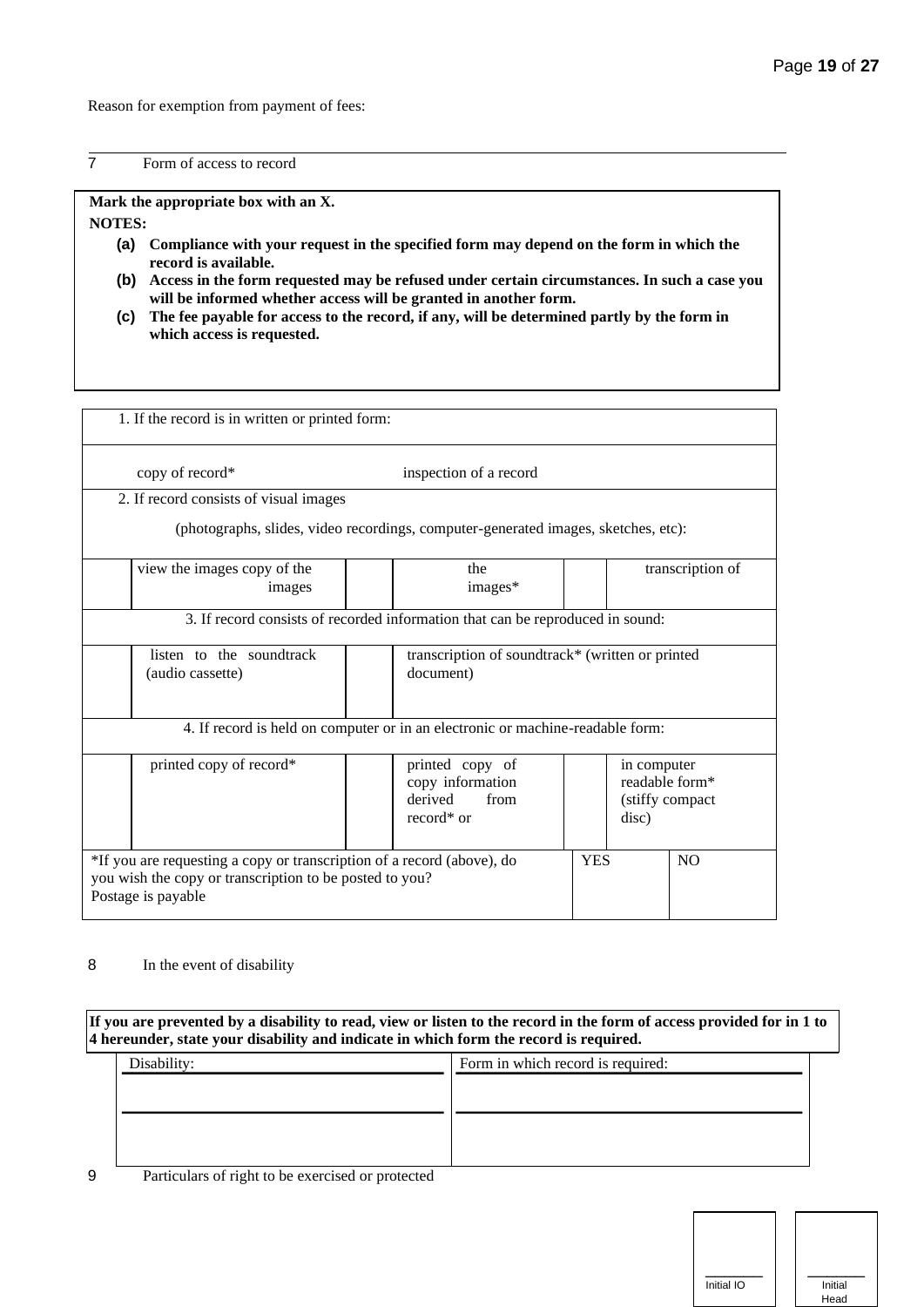**If the provided space is inadequate, please continue on a separate folio and attach it to this form. The requester must sign all the additional folios.** 

- 1. Indicate which right is to be exercised or protected:
- 2. Explain why the record requested is required for the exercise or protection of the aforementioned right:
- 10 Notice of decision regarding request for access

**You will be notified in writing whether your request has been approved/denied. If you wish to be informed in another manner, please specify the manner and provide the necessary particulars to enable compliance with your request.** 

How would you prefer to be informed of the decision regarding your request for access to the record?

# SIGNATURE OF REQUESTER/ PERSON ON WHOSE BEHALF THE REQUEST IS MADE

**Annexure 4** 

| Initial |
|---------|
| Head    |

 $\Gamma$ 

 $\overline{\phantom{a}}$ Initial IO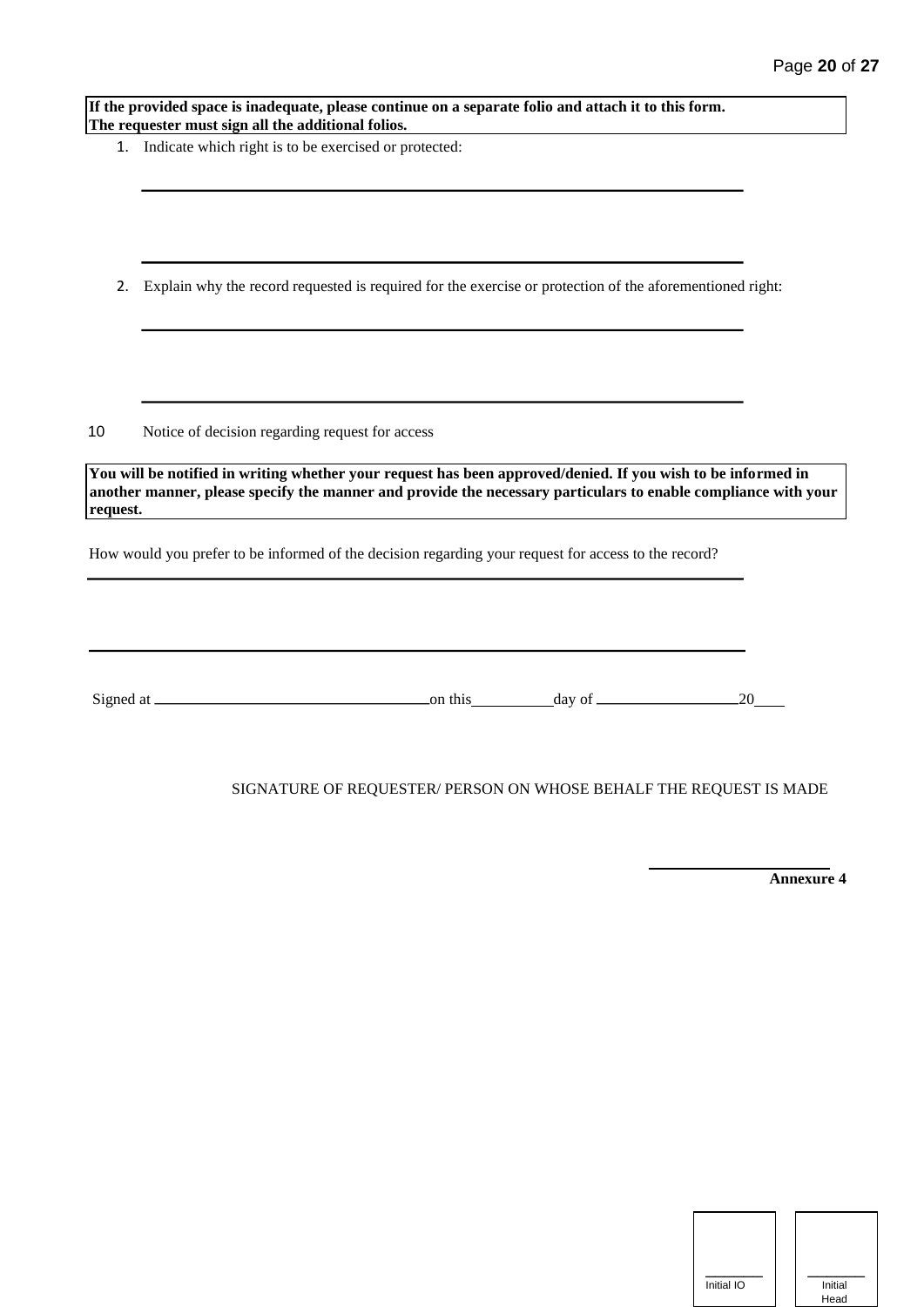R

0,75

### **FEES**

- 1 The fee for a copy of the manual as contemplated in regulation 9(2)(c) is R1,10 for every photocopy of an A4 size page or part thereof.
- 2 The fees for reproduction referred to in regulation 11(1) are as follows:

|     |                                                                                                                           |                                                                             | R     |
|-----|---------------------------------------------------------------------------------------------------------------------------|-----------------------------------------------------------------------------|-------|
| (a) |                                                                                                                           | For every photocopy of an A4-size page or part thereof                      | 1,10  |
| (b) | For every printed copy of an A4-size page or part thereof held on a computer or in electronic<br>or machine-readable form |                                                                             | 0,75  |
| (c) |                                                                                                                           | For a copy in a computer-readable form on -                                 |       |
| (d) | (i)                                                                                                                       | For a transcription of visual images, for an A4-size page or part thereof   | 40,00 |
|     | (ii)                                                                                                                      | For a copy of visual images                                                 | 60,00 |
| (e) | (i)                                                                                                                       | For a transcription of an audio record, for an A4-size page or part thereof | 20,00 |
|     | (ii)                                                                                                                      | For a copy of an audio record                                               | 30.00 |

### 3 The request fee payable by a requester, other than a personal requester, referred to in regulation 11(2) is R50,00.

(1) (a) For every photocopy of an A4-size page or part thereof  $1,10$ (b) For every printed copy of an A4-size page or part thereof held on a computer or in electronic or machine-readable form (c) For a copy in a computer-readable form on - (d)  $\begin{vmatrix} i \end{vmatrix}$  For a transcription of visual images, for an A4-size page or part thereof 40,00 (ii) For a copy of visual images 60,00 (e) (i) For a transcription of an audio record, for an A4-size page or part thereof 20,00 (ii) For a copy of an audio record 30,00

(f) To search for and prepare the record for disclosure, R30,00 for each hour or part of an hour

4 The access fees payable by a requester referred to in [regulation 11\(3](https://discover.sabinet.co.za/webx/access/netlaw/2_2000_promotion_of_access_to_information_1.htm#reg11)) are as follows:

- 5 For purposes of section 54(2) of PAIA, the following applies:
- 5.1 Six hours as the hours to be exceeded before a deposit is payable; and
- 5.2 one third of the access fee is payable as a deposit by the requester.
- 6 The actual postage is payable when a copy of a record must be posted to a requester.

reasonably required for such search and preparation.

# **Annexure 5**

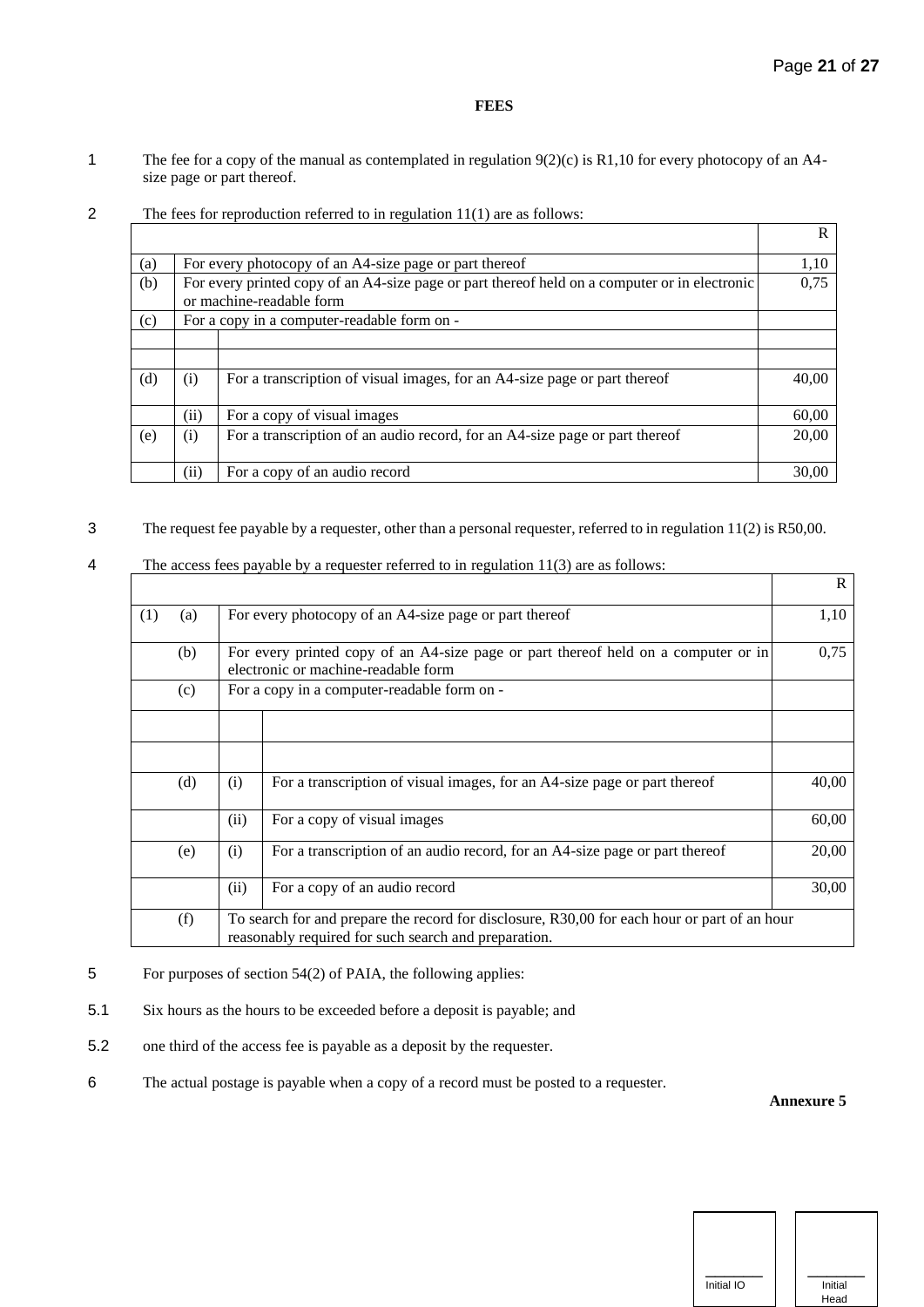# **PROCESSING OF PERSONAL INFORMATION IN ACCORDANCE WITH POPIA**

| <b>Purpose of the Processing of Personal Information</b> |                                                                                                                                                                                                                                                                                               | <b>Type of Processing</b>                                                                             |
|----------------------------------------------------------|-----------------------------------------------------------------------------------------------------------------------------------------------------------------------------------------------------------------------------------------------------------------------------------------------|-------------------------------------------------------------------------------------------------------|
| 1                                                        |                                                                                                                                                                                                                                                                                               | Collection,<br>recording,<br>organization,<br>structuring,<br>adaptation<br>storage,<br><sub>or</sub> |
| $\mathfrak{2}$                                           | To provide services to the Client in accordance with terms agreed to by the<br>Client;                                                                                                                                                                                                        | retrieval,<br>alteration,<br>consultation,<br>use.<br>disclosure by transmission,                     |
| 2.1                                                      | To undertake activities related to the provision of services and<br>transactions, including:                                                                                                                                                                                                  | dissemination or otherwise<br>making<br>available,<br>alignment or combination,                       |
| 2.2                                                      | to fulfil foreign and domestic legal, regulatory and compliance<br>requirements and comply with any applicable treaty or agreement with or<br>between foreign and domestic governments applicable to the Company                                                                              | restriction,<br>erasure<br><b>or</b><br>destruction.                                                  |
| 2.3                                                      | to verify the identity of Client representatives who contact the Company or<br>may be contacted by the Company;                                                                                                                                                                               |                                                                                                       |
| 2.4                                                      | for risk assessment, information security management, statistical, trend<br>analysis and planning purposes;                                                                                                                                                                                   |                                                                                                       |
| 2.5<br>2.6                                               | to monitor and record calls and electronic communications with the<br>Client for quality, training, investigation and fraud prevention purposes;<br>for crime detection, prevention, investigation and prosecution; to enforce<br>or defend the Company's rights; and to manage the Company's |                                                                                                       |
|                                                          | relationship with the Client.                                                                                                                                                                                                                                                                 |                                                                                                       |
| 2.7                                                      | The purposes related to any authorised disclosure made in terms of<br>agreement, law or regulation;                                                                                                                                                                                           |                                                                                                       |
| 3                                                        | Any additional purposes expressly authorised by the Client; and                                                                                                                                                                                                                               |                                                                                                       |
| 4                                                        | Any additional purposes as may be notified to the Client or Data                                                                                                                                                                                                                              |                                                                                                       |
| 5                                                        | Subjects in any notice provided by the Company                                                                                                                                                                                                                                                |                                                                                                       |
|                                                          |                                                                                                                                                                                                                                                                                               |                                                                                                       |

Initial IO

 $\overline{\phantom{a}}$ 

Initial Head

 $\overline{\phantom{a}}$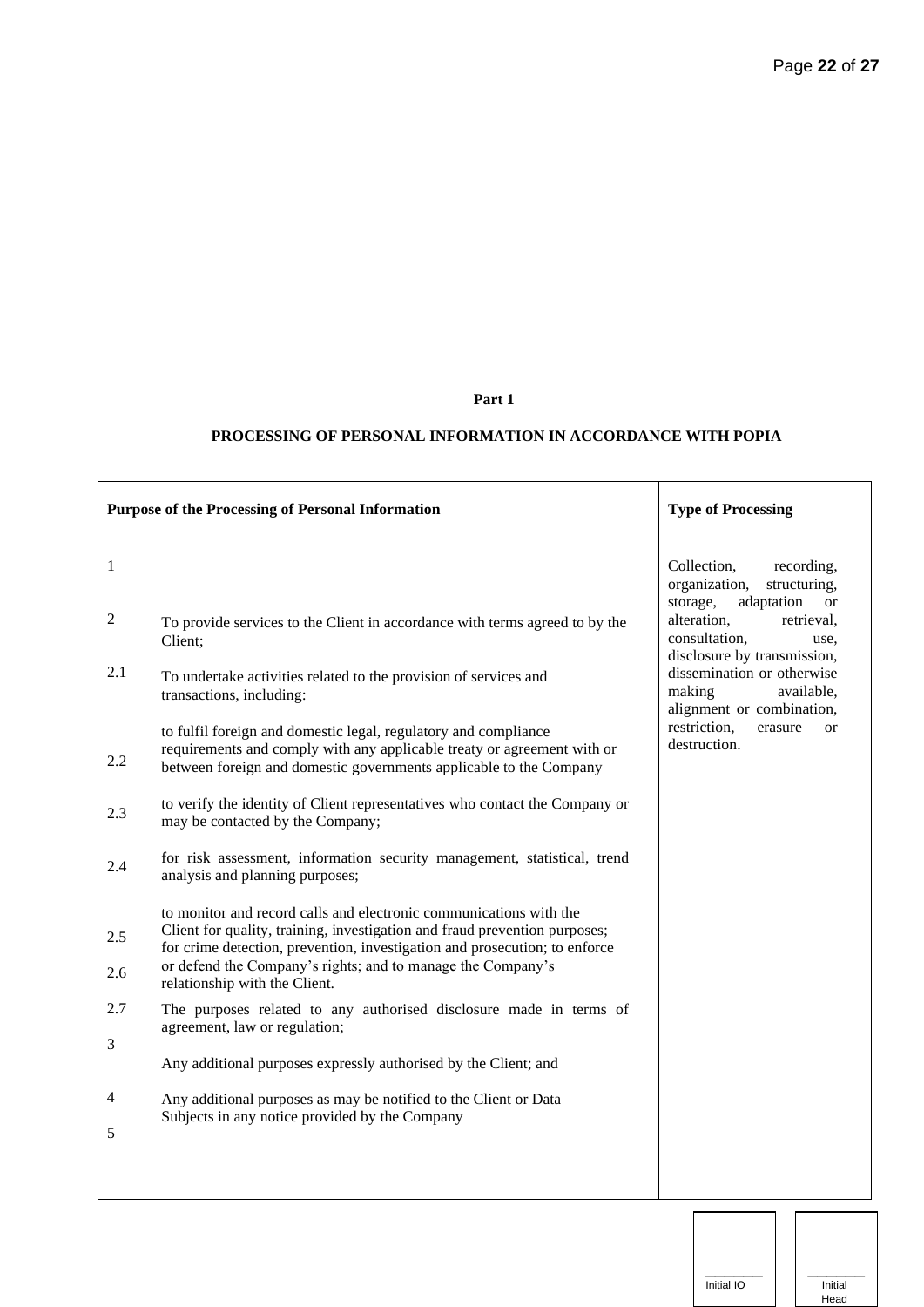# **Categories of Data Subjects and categories of Personal Information relating thereto**

| <b>Personal Information</b><br><b>Processed</b> |
|-------------------------------------------------|
| Data Subject                                    |
|                                                 |

| Initial IO |  |
|------------|--|

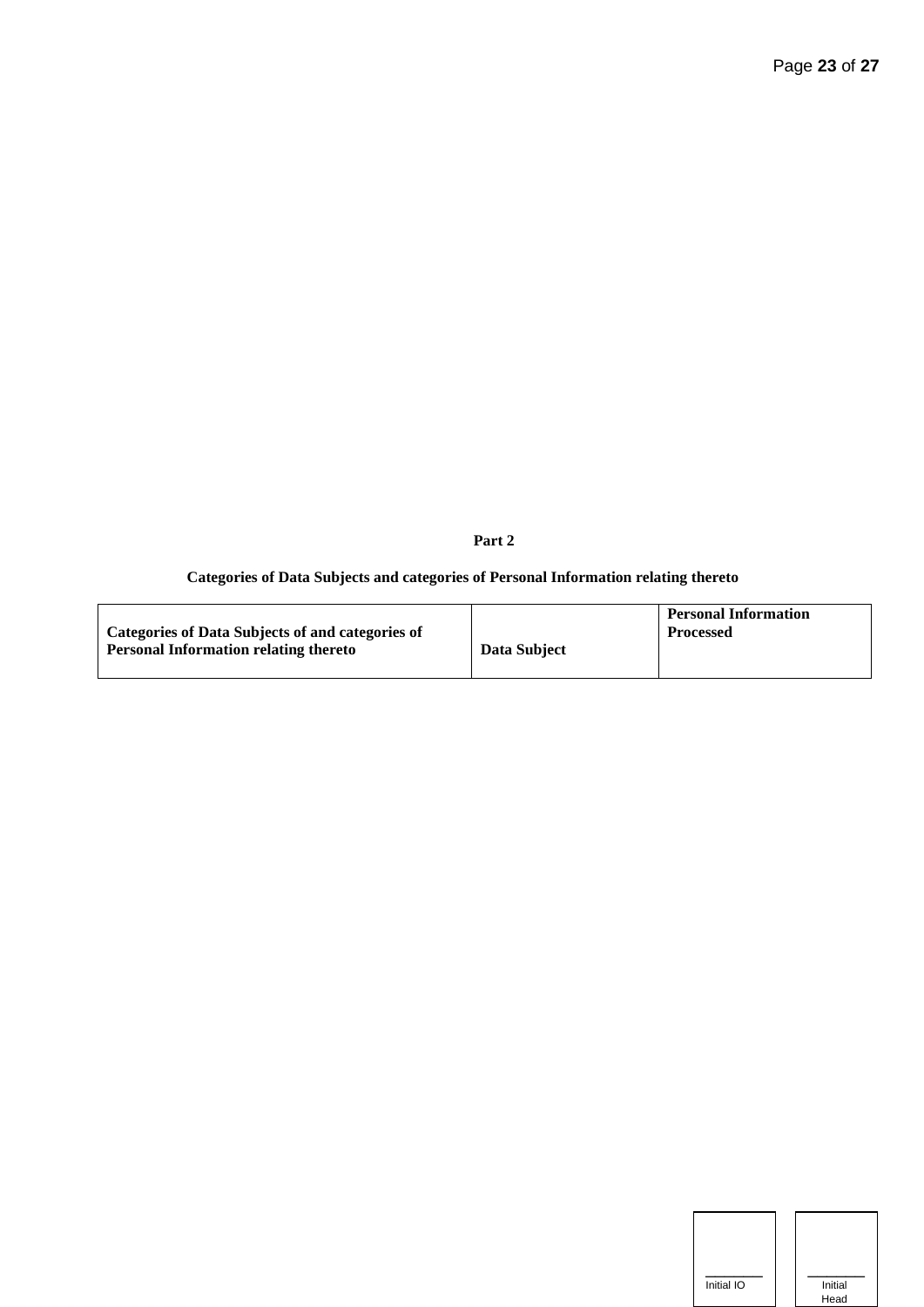| <b>Client:</b><br>o Corporate<br>Client Profile information including, account details,<br>payment information, corporate structure, client risk<br>rating and other client information including to the<br>extent the categories of information relate to<br>individuals or representatives of clients (e.g.,<br>shareholders, directors, etc.) required for the above-<br>mentioned purposes<br>o Individual;<br>Name; contact details (Company E-Mail Address,<br>Company Telephone Number), client details (Home<br>Facsimile Number, Home Postal Address, Home<br>Telephone Number, Personal<br>Cellular, Mobile Or Wireless Number, Personal E-<br>Mail Address); regulatory identifiers (e.g. tax<br>identification number); Account information (Bank<br>Account Currency Code, Bank Account Id,<br>Bank Account Name, Bank Account Number, Bank<br>Account Type, Bank account balance); transaction<br>details and branch details; "knowyour client" data,<br>photographs; other identification and verification<br>data as contained in images of ID card, passport and<br>other ID documents; images of client signatures) | Natural<br>$\bullet$<br>Persons:<br>Juristic<br>$\bullet$<br>Persons. | Personal data relating to a<br>Data Subject received<br>by or on behalf of the<br>Company from the<br>Client, Client affiliates and<br>their respective<br>representatives and related<br>parties in the course of<br>providing accounts and<br>services to the Client or in<br>connection with a<br>transaction or services.<br>Client personal data<br>include<br>may<br>names.<br>contact<br>details.<br>identification<br>and<br>verification<br>information,<br>nationality and residency<br>information,<br>taxpayer<br>identification<br>numbers.<br>voiceprints, bank account<br>and<br>transactional<br>information<br>(where legally<br>permissible), to the<br>extent that these<br>amount to personal<br>data under POPIA. |
|---------------------------------------------------------------------------------------------------------------------------------------------------------------------------------------------------------------------------------------------------------------------------------------------------------------------------------------------------------------------------------------------------------------------------------------------------------------------------------------------------------------------------------------------------------------------------------------------------------------------------------------------------------------------------------------------------------------------------------------------------------------------------------------------------------------------------------------------------------------------------------------------------------------------------------------------------------------------------------------------------------------------------------------------------------------------------------------------------------------------------------------|-----------------------------------------------------------------------|----------------------------------------------------------------------------------------------------------------------------------------------------------------------------------------------------------------------------------------------------------------------------------------------------------------------------------------------------------------------------------------------------------------------------------------------------------------------------------------------------------------------------------------------------------------------------------------------------------------------------------------------------------------------------------------------------------------------------------------|
| Payment beneficiaries: Bank Account Currency<br>Code, Bank Account Id, Bank Account Name,<br>Bank Account Number, Bank Account Type;<br>beneficiary address, transaction details; payment<br>narrative and, for certain data transferred from the<br>UK only, National Insurance numbers.                                                                                                                                                                                                                                                                                                                                                                                                                                                                                                                                                                                                                                                                                                                                                                                                                                             |                                                                       |                                                                                                                                                                                                                                                                                                                                                                                                                                                                                                                                                                                                                                                                                                                                        |
| Personnel:<br>Name; employee ID number; business contact details<br>(address/telephone number/email address)                                                                                                                                                                                                                                                                                                                                                                                                                                                                                                                                                                                                                                                                                                                                                                                                                                                                                                                                                                                                                          |                                                                       |                                                                                                                                                                                                                                                                                                                                                                                                                                                                                                                                                                                                                                                                                                                                        |

### **Cross border transfers of Personal Information**

When making authorized disclosures or transfers of personal information in terms of section 72 of POPIA, Personal Data may be disclosed to recipients located in countries which do not offer a level of protection for those data as high as the level of protection as South Africa.

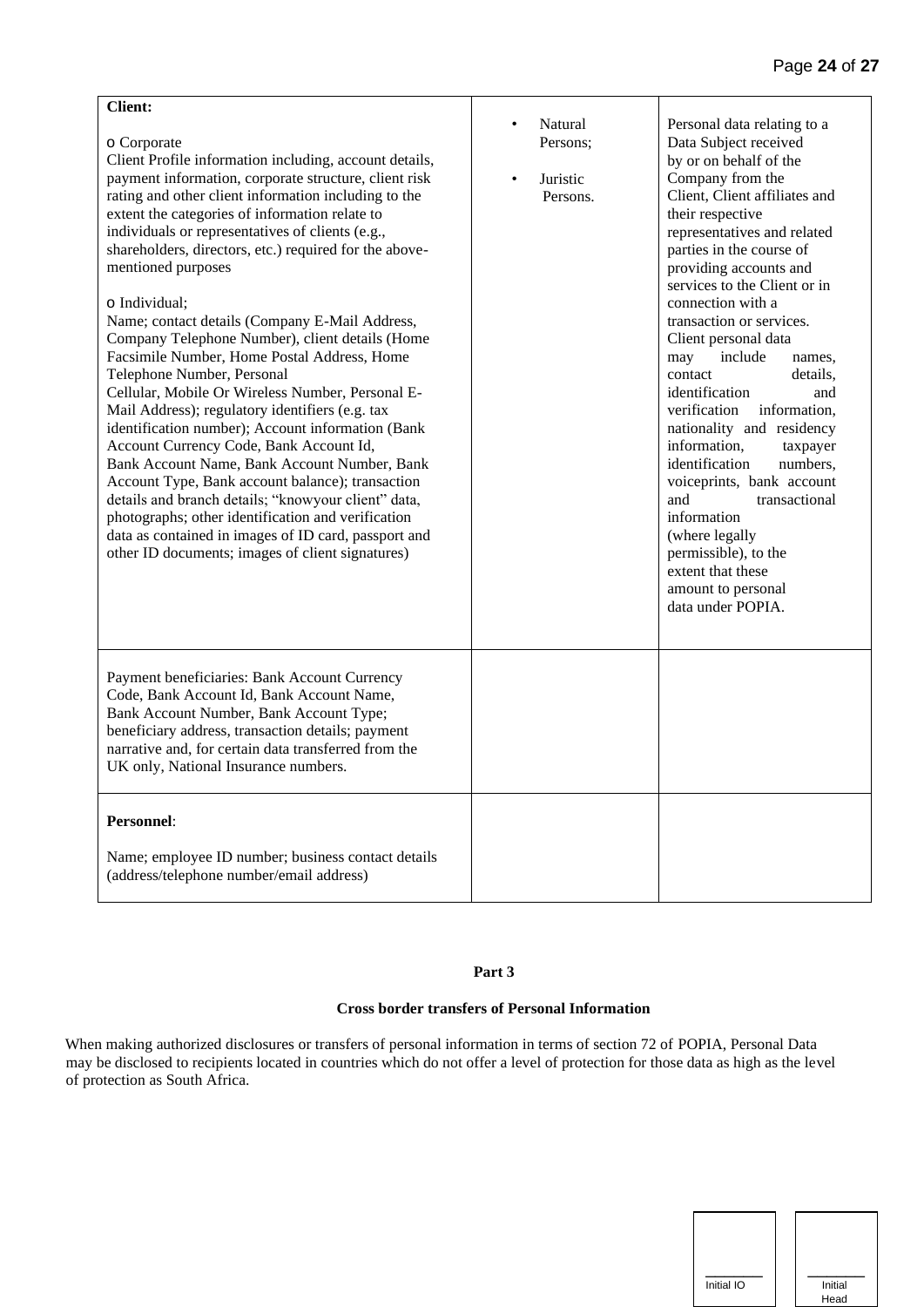#### **Description of information security measures**

The Company undertakes to institute and maintain the data protection measures to accomplish the following objectives outlined below. The details given are to be interpreted as examples of how to achieve an adequate data protection level for each objective. The Company may use alternative measures and adapt to technological security development, as needed, provided that the objectives are achieved.

### 1 Access Control of Persons

The Company shall implement suitable measures in order to prevent unauthorized persons from gaining access to the data processing equipment where the data are processed.

### 2 Data Media Control

The Company undertakes to implement suitable measures to prevent the unauthorized manipulation of media, including reading, copying, alteration or removal of the data media used by the Company and containing personal data of Clients.

3 Data Memory Control

The Company undertakes to implement suitable measures to prevent unauthorized input into data memory and the unauthorized reading, alteration or deletion of stored data.

4 User Control

The Company shall implement suitable measures to prevent its data processing systems from being used by unauthorized persons by means of data transmission equipment.

### 5 Access Control to Data

The Company represents that the persons entitled to use the Company's data processing system are only able to access the data within the scope and to the extent covered by their respective access permissions (authorization).

6 Transmission Control

The Company shall be obliged to enable the verification and tracing of the locations / destinations to which the personal information is transferred by utilization of the Company's data communication equipment / devices.

7 Transport Control

The Company shall implement suitable measures to prevent Personal Information from being read, copied, altered or deleted by unauthorized persons during the transmission thereof or during the transport of the data media.

8 Organization Control

The Company shall maintain its internal organization in a manner that meets the requirements of this Manual.

**Annexure 6** 

| Initial IO | Initial<br>Head |
|------------|-----------------|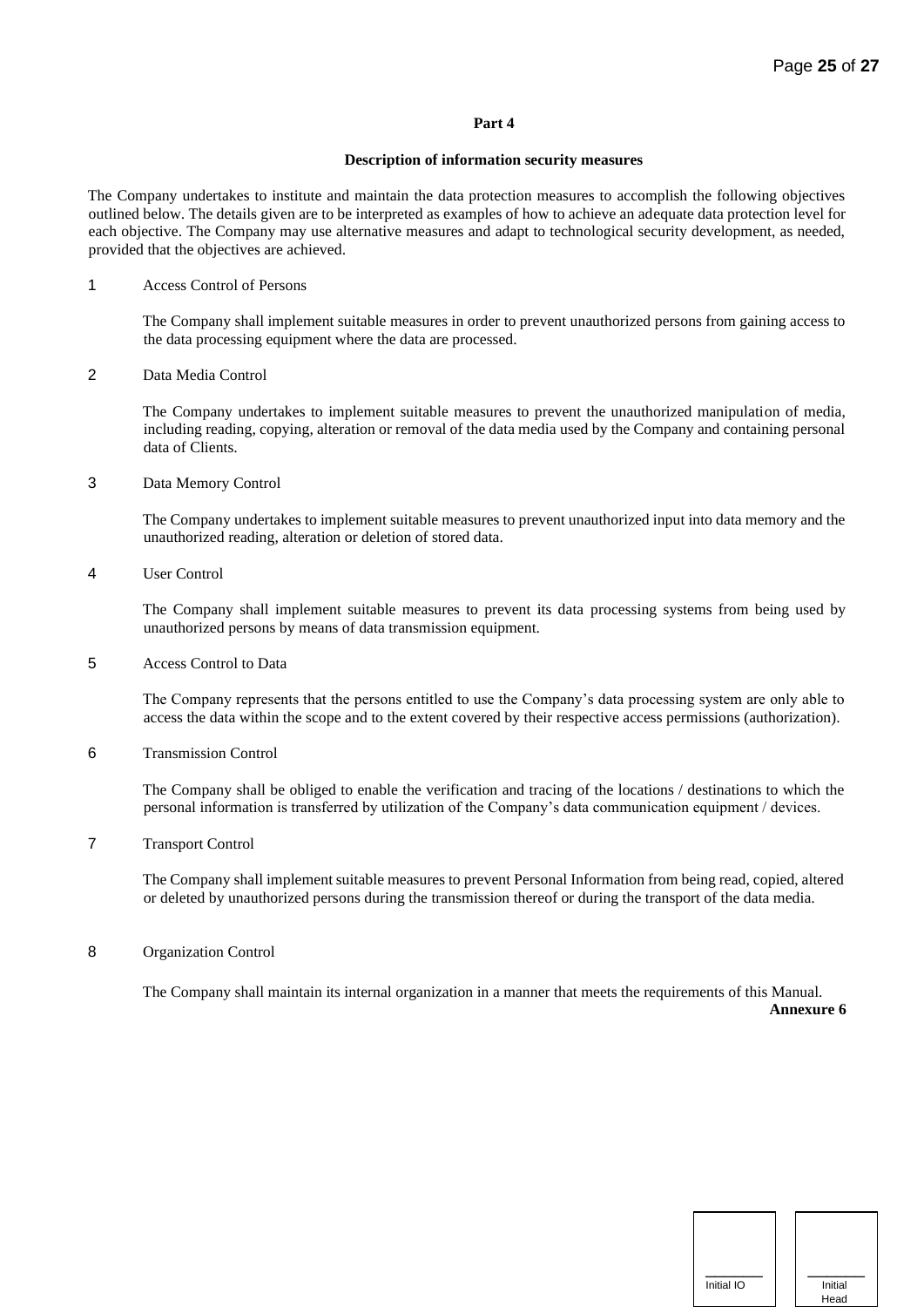### **OBJECTION TO THE PROCESSING OF PERSONAL INFORMATION IN TERMS OF SECTION 11(3) OF THE PROTECTION OF PERSONAL INFORMATION ACT, 2013**

# **REGULATIONS RELATING TO THE PROTECTION OF PERSONAL INFORMATION, 2018**

# **Note:**

- 1 Affidavits or other documentary evidence as applicable in support of the objection may be attached.
- 2 If the space provided for in this Form is inadequate, submit information as an Annexure to this Form and sign each page.
- 3 Complete as is applicable.

| A                                                        | <b>DETAILS OF DATA SUBJECT</b>                                                                                             |
|----------------------------------------------------------|----------------------------------------------------------------------------------------------------------------------------|
| Name(s) and surname/ registered name of data<br>subject: |                                                                                                                            |
| Unique Identifier/ Identity Number                       |                                                                                                                            |
| Residential, postal or business address:                 |                                                                                                                            |
| Contact number(s):                                       |                                                                                                                            |
| Fax number / E-mail address:                             |                                                                                                                            |
| B                                                        | <b>DETAILS OF RESPONSIBLE PARTY</b>                                                                                        |
| Name(s) and surname/ registered name of data<br>subject: |                                                                                                                            |
| Residential, postal or business address:                 |                                                                                                                            |
| Contact number(s):                                       |                                                                                                                            |
| Fax number / E-mail address:                             |                                                                                                                            |
| $\mathbf C$                                              | <b>REASONS FOR OBJECTION IN TERMS OF</b><br>SECTION 11(1)(d) to (f) (Please provide<br>detailed reasons for the objection) |
|                                                          |                                                                                                                            |
|                                                          |                                                                                                                            |
|                                                          |                                                                                                                            |

**Signed at .......................................... this ...................... day of ...........................20………...** 



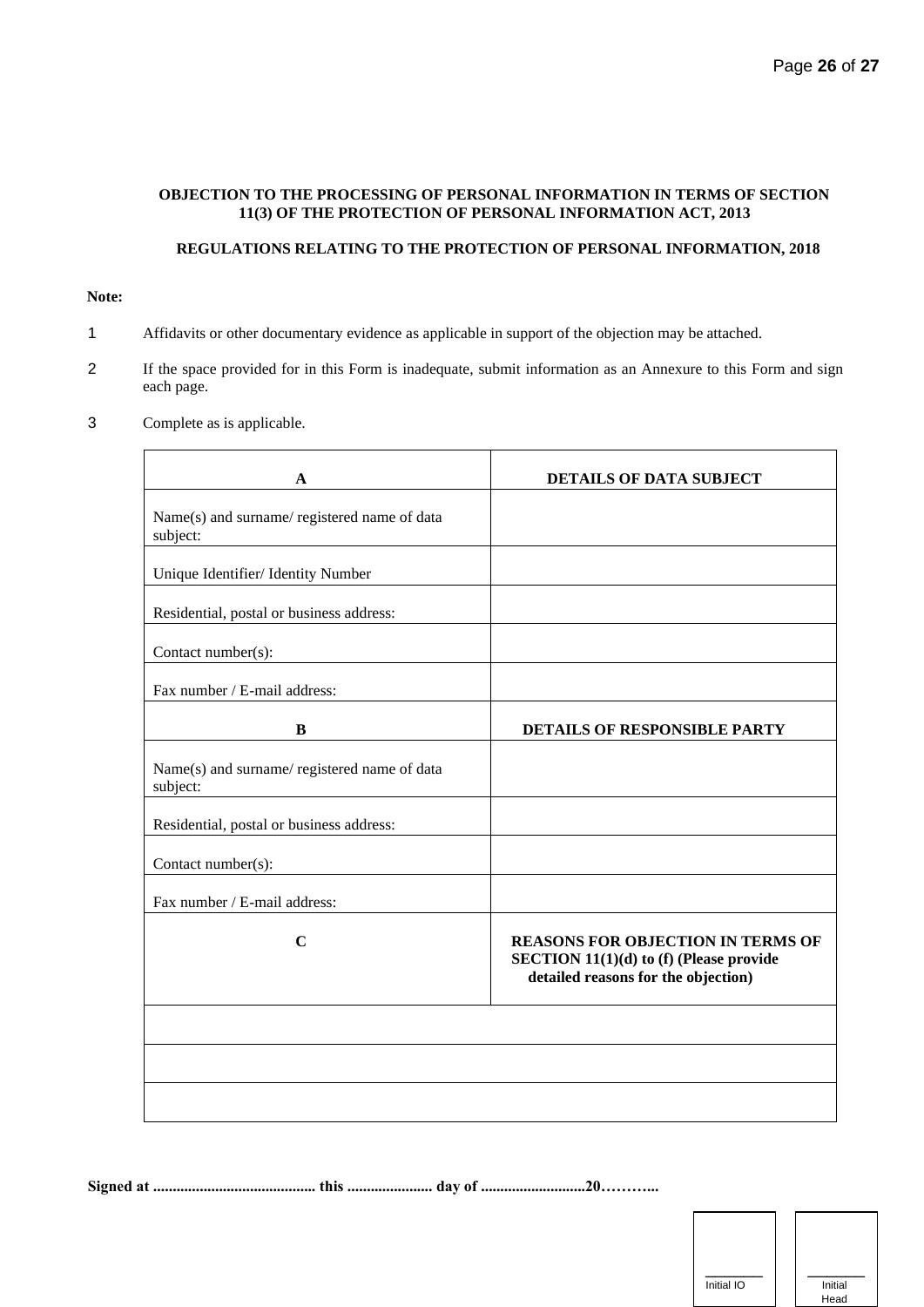**............................................................** 

**Signature of data subject/designated person Annexure 7** 

### **REQUEST FOR CORRECTION OR DELETION OF PERSONAL INFORMATION OR DESTROYING OR DELETION OF RECORD OF PERSONAL INFORMATION IN TERMS OF SECTION 24(1) OF THE PROTECTION OF PERSONAL INFORMATION ACT, 2013**

### **REGULATIONS RELATING TO THE PROTECTION OF PERSONAL INFORMATION, 2018**

**[Regulation 3]** 

### **Note:**

- 1. Affidavits or other documentary evidence as applicable in support of the request may be attached.
- 2. If the space provided for in this Form is inadequate, submit information as an Annexure to this Form and sign each page.
- 3. Complete as is applicable.

Mark the appropriate box with an "x".

#### **Request for:**





**Correction or deletion of the personal information about the data subject which is in possession or under the control of the responsible party.** 

**Destroying or deletion of a record of personal information about the data subject which is in possession or under the control of the responsible party and who is no longer authorised to retain the record of information.** 



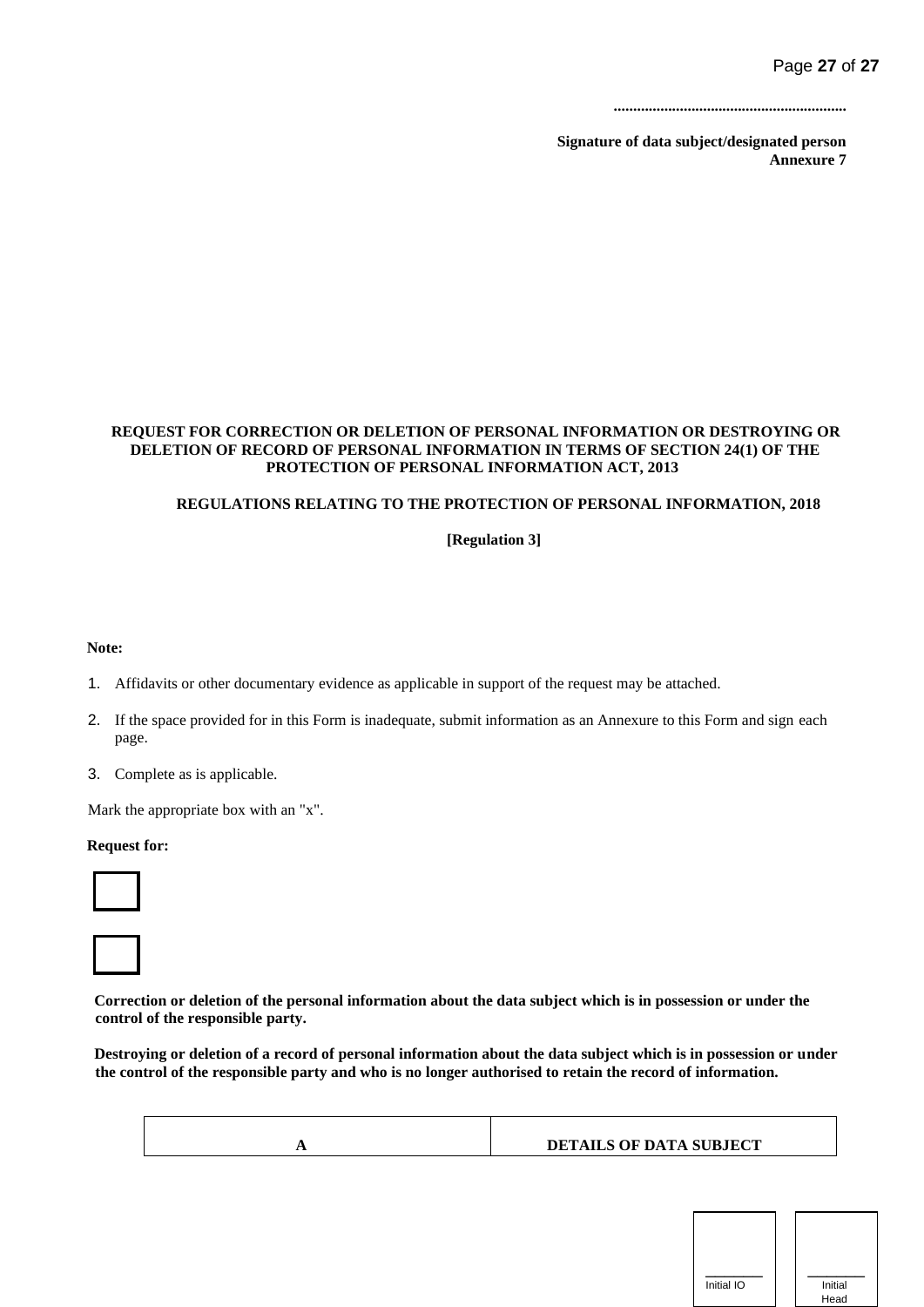| Name(s) and surname/ registered name of data<br>subject: |                                                                                                                                                                                                                                                                                                                                                                                                                                                                                                                                                         |
|----------------------------------------------------------|---------------------------------------------------------------------------------------------------------------------------------------------------------------------------------------------------------------------------------------------------------------------------------------------------------------------------------------------------------------------------------------------------------------------------------------------------------------------------------------------------------------------------------------------------------|
| Unique Identifier/ Identity Number                       |                                                                                                                                                                                                                                                                                                                                                                                                                                                                                                                                                         |
| Residential, postal or business address:                 |                                                                                                                                                                                                                                                                                                                                                                                                                                                                                                                                                         |
| Contact number(s):                                       |                                                                                                                                                                                                                                                                                                                                                                                                                                                                                                                                                         |
| Fax number / E-mail address:                             |                                                                                                                                                                                                                                                                                                                                                                                                                                                                                                                                                         |
| B                                                        | <b>DETAILS OF RESPONSIBLE PARTY</b>                                                                                                                                                                                                                                                                                                                                                                                                                                                                                                                     |
| Name(s) and surname/ registered name of data<br>subject: |                                                                                                                                                                                                                                                                                                                                                                                                                                                                                                                                                         |
| Residential, postal or business address:                 |                                                                                                                                                                                                                                                                                                                                                                                                                                                                                                                                                         |
| Contact number(s):                                       |                                                                                                                                                                                                                                                                                                                                                                                                                                                                                                                                                         |
| Fax number / E-mail address:                             |                                                                                                                                                                                                                                                                                                                                                                                                                                                                                                                                                         |
| $\mathbf C$                                              | <b>REASONS FOR OBJECTION IN TERMS</b><br>OF                                                                                                                                                                                                                                                                                                                                                                                                                                                                                                             |
|                                                          | <b>SECTION 11(1)(d) to (f) (Please provide</b><br>detailed reasons for the objection)                                                                                                                                                                                                                                                                                                                                                                                                                                                                   |
|                                                          |                                                                                                                                                                                                                                                                                                                                                                                                                                                                                                                                                         |
| D                                                        | <b>REASONS FOR *CORRECTION OR</b><br>DELETION OF THE PERSONAL<br><b>INFORMATION ABOUT THE DATA</b><br><b>SUBJECT IN TERMS OF SECTION</b><br>24(1)(a) WHICH IS IN POSSESSION OR<br><b>UNDER THE CONTROL OF THE</b><br><b>RESPONSIBLE PARTY; and or</b><br><b>REASONS FOR *DESTRUCTION OR</b><br><b>DELETION OF A RECORD OF</b><br>PERSONAL INFORMATION ABOUT THE<br><b>DATA SUBJECT IN TERMS OF SECTION</b><br>24(1)(b) WHICH THE RESPONSIBLE<br>PARTY IS NO LONGER<br><b>AUTHORISED TO RETAIN. (Please provide</b><br>detailed reasons for the request) |

| Initial IO |  |
|------------|--|



 $\frac{1}{\ln}$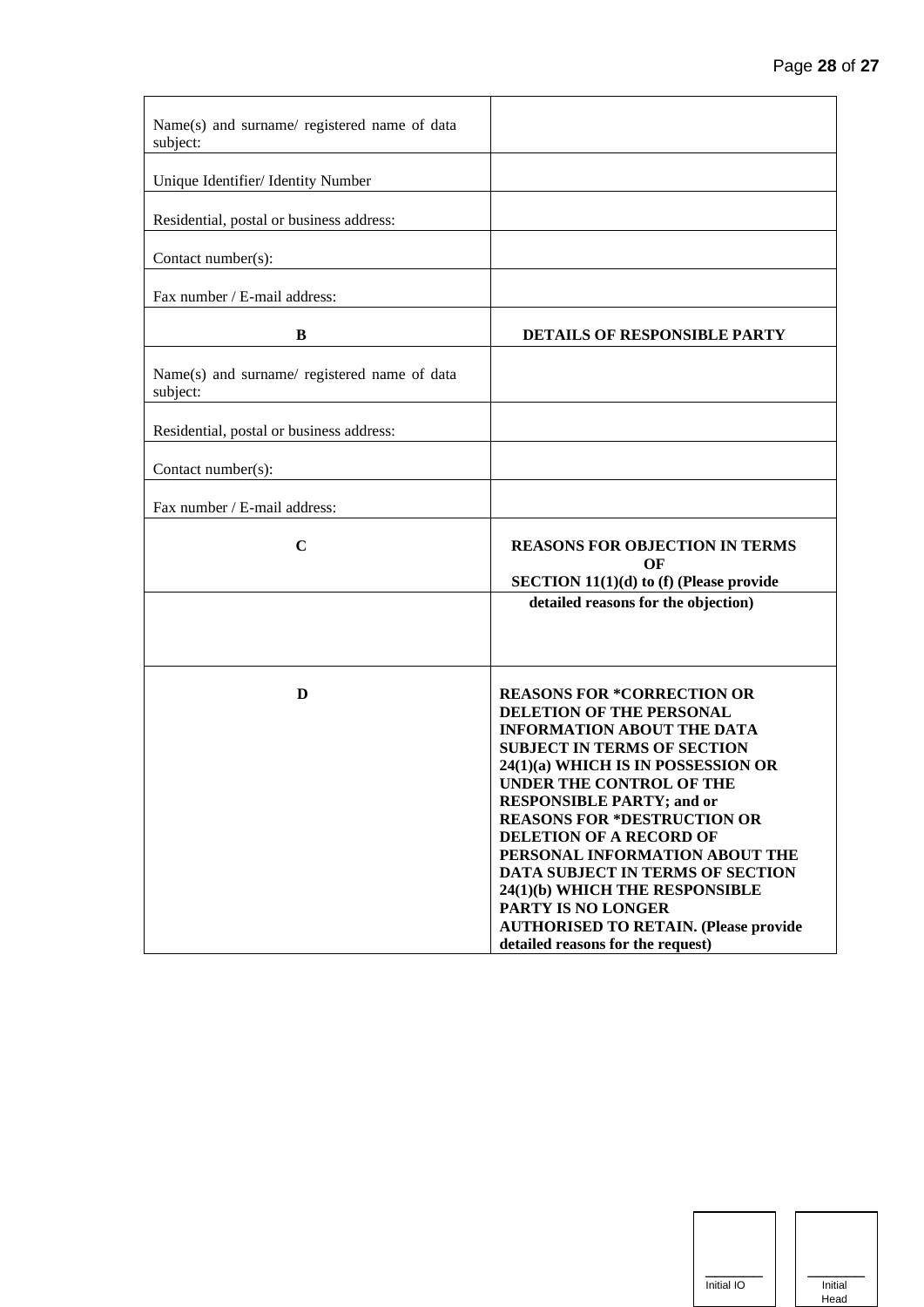# **RYNAT CAPITAL (PTY) LTD ("the Company") PRIVACY POLICY**

# **INDEX**

#### <span id="page-28-0"></span> $1.$ **INTRODUCTION**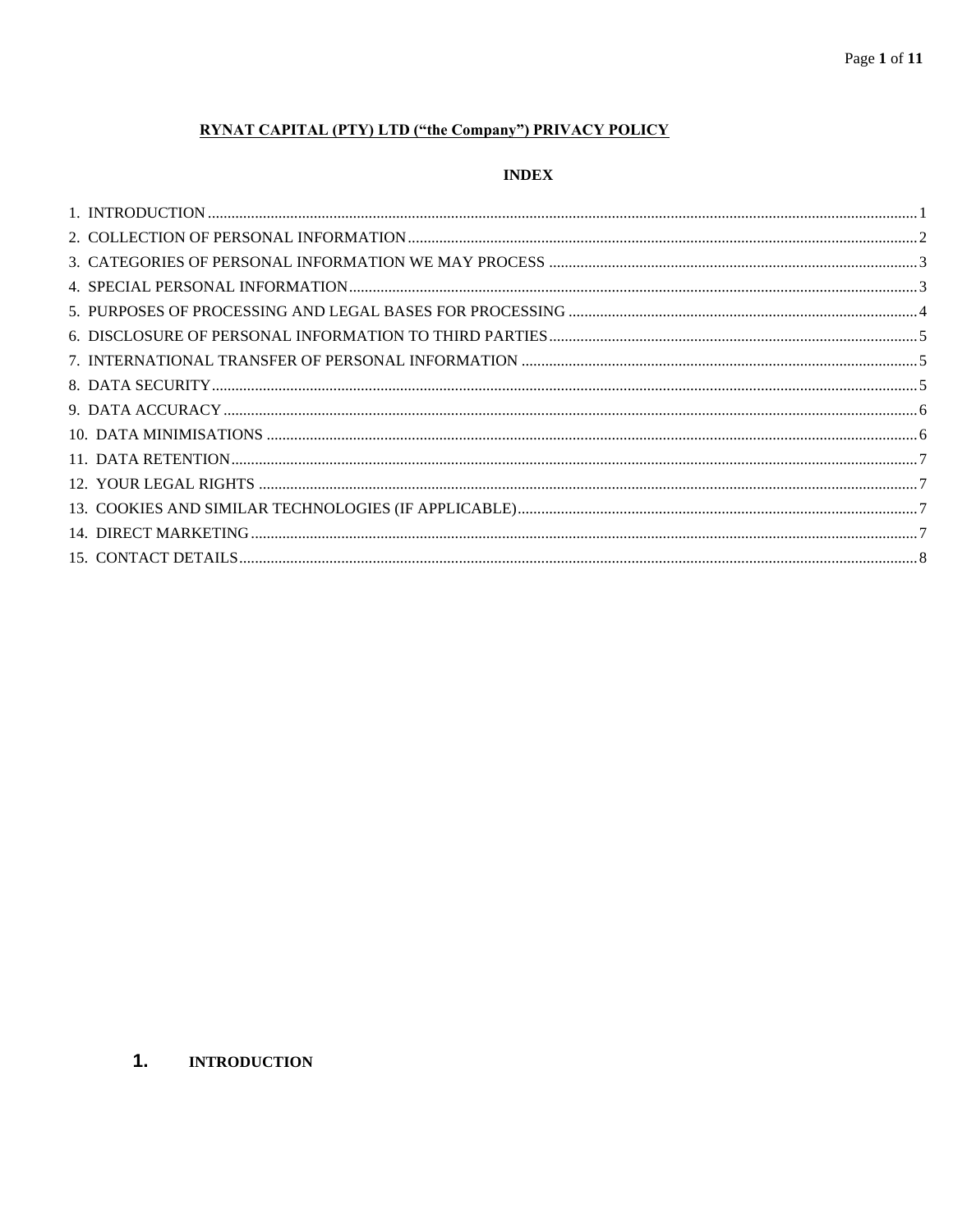- 1.1 The Company is committed to protecting and respecting your privacy. This privacy policy ("this Policy") sets out how the Company uses, protects and processes any information that we collect from a Data Subject ("you") and that you provide to us.
- 1.2 The Company abides by the Protection of Personal Information Act, No 4 of 2013 (POPIA).
- 1.3 By providing us with your Personal Information, you –
- 1.3.1 agree to this Policy and authorise us to process such information as set out herein; and
- 1.3.2 authorise the Company, its service providers and business partners to process your Personal Information for the purposes stated in this Policy.
- 1.3 We will not use your Personal Information for any other purpose than that set out in this Policy and will endeavour to protect your Personal Information that is in our possession from unauthorised alteration, loss, disclosure or access.
- 1.4 Please note that we reserve the right to amend and update this Policy from time to time.
- 1.5 This Policy applies to the Company's employees and/or any other person, including without detracting from the generality thereof, any juristic or natural person, employees, prospective employees, employment candidates, service providers, Operators, customers and consumers, governmental, provincial and municipal agencies or entities, regulators, persons making enquires and/or third parties, including all associated, related and/or family members of such Data Subjects or any person who may be acting on behalf of/or in a representative capacity in respect of the Data Subject, and from whom the Company receives Personal Information.
- 1.6 The Company will only process Personal Information referred to in section 57(1) of POPIA upon obtaining prior authorisation in accordance with section 58(1) of POPIA and subject to section 57(3) of POPIA.
- 1.7 Capitalised terms used in this Policy have the meanings ascribed thereto in section 1 of POPIA, unless otherwise defined herein.

# <span id="page-29-0"></span>**2. COLLECTION OF PERSONAL INFORMATION**

- 2.1 We collect and process your Personal Information mainly to provide access to our service/s and to help us improve our offerings.
- 2.2 The type of information we collect will depend on the purpose for which it is collected and used. We will only collect information that we need for that purpose.
- 2.3 We collect information directly from you where you provide us with your personal details, for example when you apply for employment, solicit services from us or when you submit either your details or enquiries to us.
- 2.4 Where possible, we will inform you what information you are required to provide to us and what information is optional.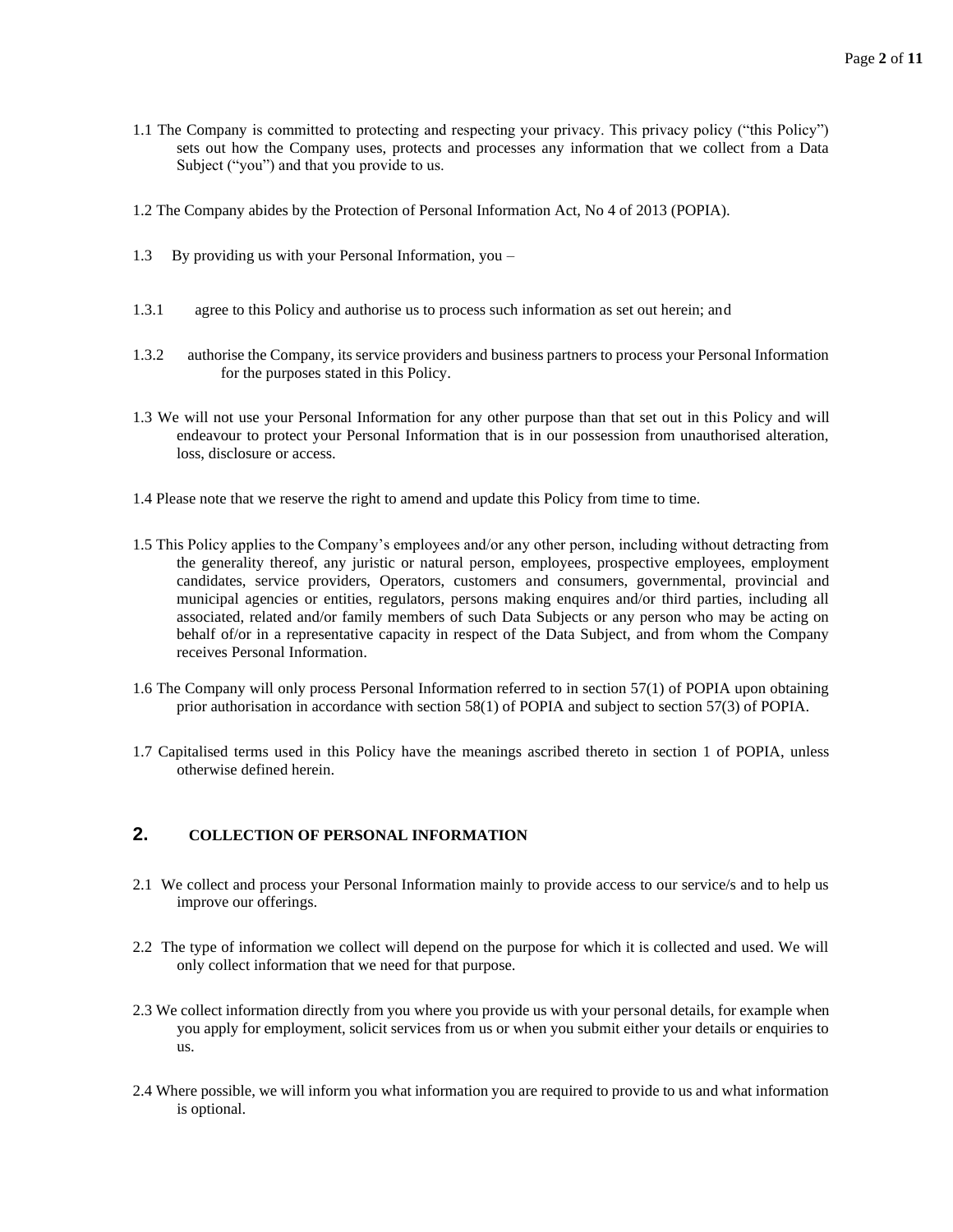- 2.5 Website usage information is collected using "cookies" which allows us to collect standard internet visitor usage information (if applicable).
- 2.6 We will not intentionally collect and process the Personal Information of a Child unless we have the permission of a Competent Person.

# <span id="page-30-0"></span>**3. CATEGORIES OF PERSONAL INFORMATION WE MAY PROCESS**

The Personal Information we may process includes, but is not limited to the following:

- 3.1 Name and physical address, email addresses, telephone numbers, contact details, and details of your public social media profile(s);
- 3.2 Demographic attributes, when tied to Personal Information that identifies you;
- 3.3 Transactional data, including products and services ordered, financial details and payment methods;
- 3.4 Data from surveys and publicly available information, such as social media posts and professional profiles available in the public domain, e.g. LinkedIn, Twitter or Facebook;
- 3.5 Your curriculum vitae, skillset (if not already covered in your CV), job preferences, your eligibility to work, current and desired salary and employment conditions;
- 3.6 Information about a device you use, such as browser, device type, operating system, the presence or use of "apps", screen resolution, and the preferred language;
- 3.7 Consent records: records of any consents you may have given, together with the date and time, means of consent and any related information;
- 3.8 Employer details: where you interact with us in your capacity as an employee of an organisation, the name, address, telephone number and email address of your employer, to the extent relevant; and
- 3.9 Payment details: billing address; payment method; bank account number or credit card number; invoice records; payment records; SWIFT details; IBAN details; payment amount; payment date; and records of cheques;
- 3.10 Data relating to your visits to our website: your device type; operating system; browser type; browser settings; IP address; language settings; dates and times of connecting to a website; and other technical communications information (if applicable).

# <span id="page-30-1"></span>**4. SPECIAL PERSONAL INFORMATION**

Where we need to process your Special Personal Information, we will do so in the ordinary course of our business, for a legitimate purpose, with your consent and in accordance with applicable laws.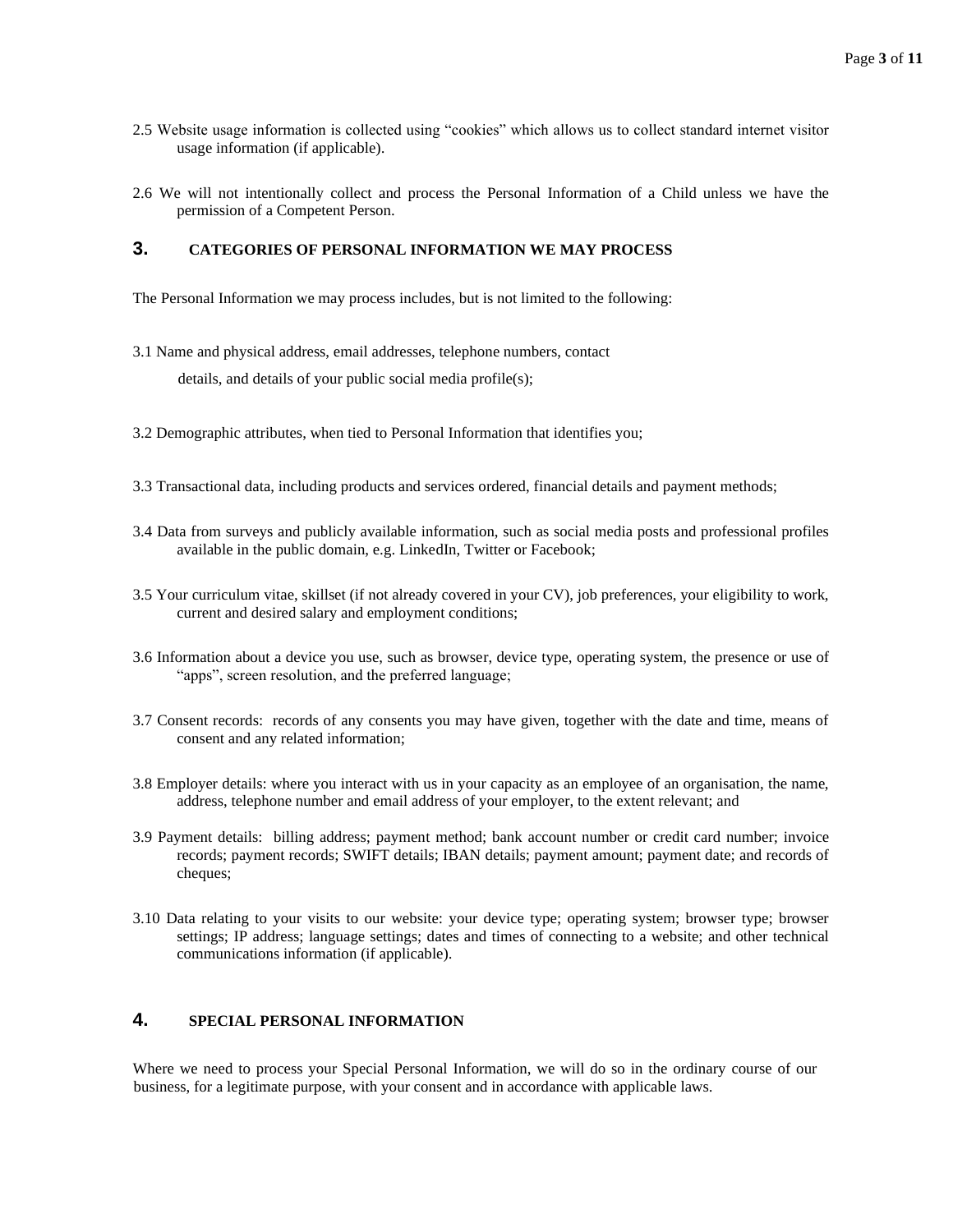# <span id="page-31-0"></span>**5. PURPOSES OF PROCESSING AND LEGAL BASES FOR PROCESSING**

5.1 We will only process your Personal Information in the ordinary course of providing our online intermediary services.

We will primarily use your Personal Information only for the purpose for which it was originally or primarily collected. We will use your Personal Information for a secondary purpose only if such purpose constitutes a legitimate interest and is closely related to the original or primary purpose for which the Personal Information was collected. We may subject your Personal Information to Processing during the course of various activities, including, without limitation, the following -

- 5.1.1 operating our business;
- 5.1.2 to analyse, develop, improve and optimize the use, function and performance of our products and services;
- 5.1.3 compliance with applicable law; and
- 5.1.4 to manage the security of our sites, networks and systems;
- 5.1.5 for the purpose of making contact with you and attending to your enquiries or requests;
- 5.1.6 for the purpose of carrying out actions for the conclusion and performance of a contract between the Company and yourself / the Data Subject;
- 5.1.7 for the purpose of pursuing your and/or the Company's legitimate interests, or that of a third party to whom the Personal Information is supplied;
- 5.1.8 for the purpose of providing, maintaining and improving the Company's products and services, and to monitor and analyse various usage and activity trends pertaining thereto;
- 5.1.9 for the purpose of performing internal operations, including management of employees, the performance of all required functions of the Company, attending to financial matters including budgeting, planning, invoicing, facilitating and making payments sending receipts and generally providing commercial support, where needed, requested or required;
- 5.1.10 for the purpose of preventing fraud and abuse of the Company's processes, systems, procedures and operations, including conducting internal and external investigations and disciplinary enquires and hearings;
- 5.1.11 for safety and security purposes; and
- 5.1.12 to comply with applicable laws.
- 5.2 You agree that the Company may use all the Personal Information which you provide to the Company, which the Company requires for the purposes of pursuing its business objectives and strategies.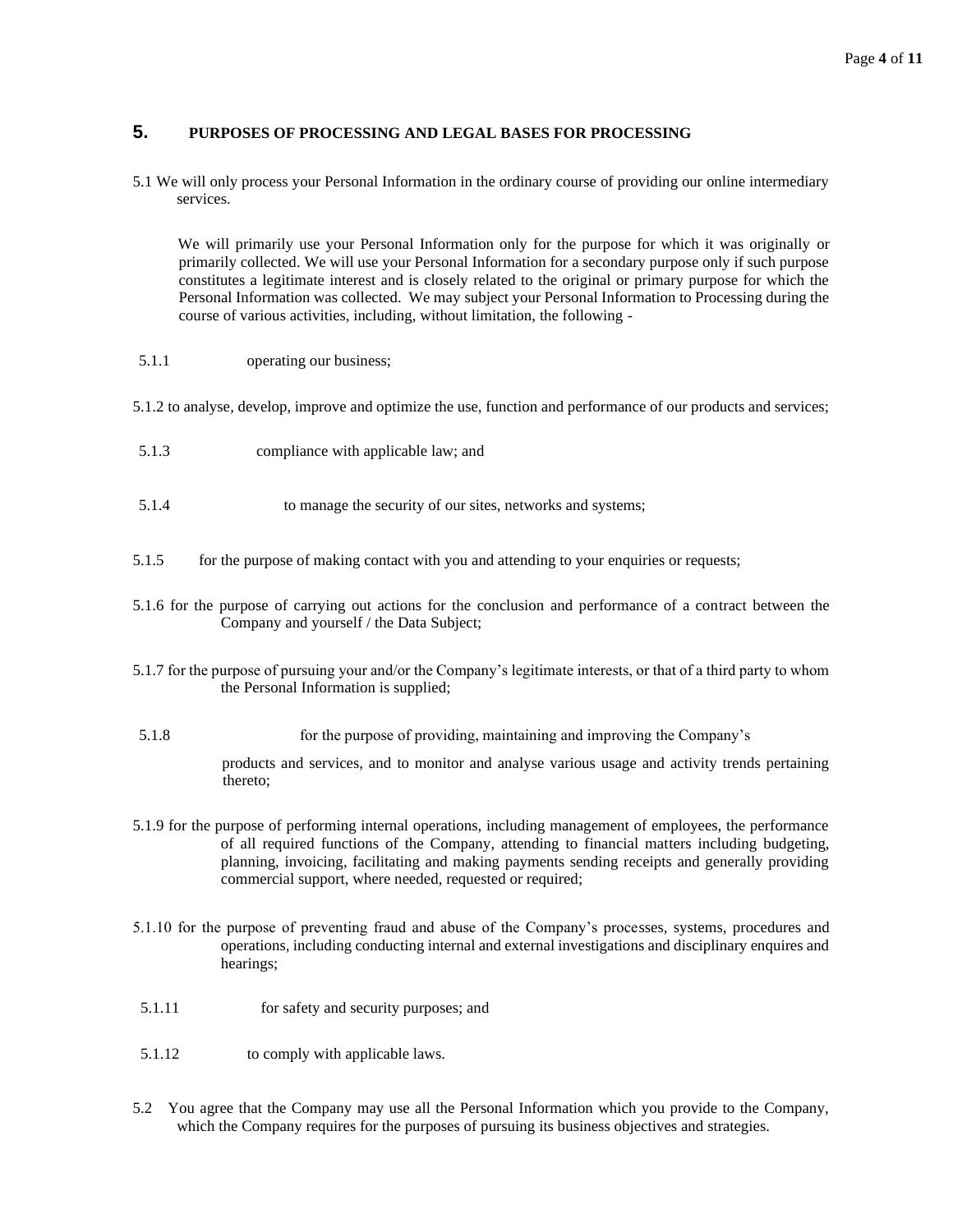### <span id="page-32-0"></span>**6. DISCLOSURE OF PERSONAL INFORMATION TO THIRD PARTIES**

- 6.1 We may disclose your Personal Information to our clients and business partners, for legitimate business purposes, in accordance with applicable law and subject to applicable professional and regulatory requirements regarding confidentiality. In addition, we may disclose your Personal Information -
- 6.1.1 if required by law;
- 6.1.2 to third party Operators (including, but not limited to, data processors such as providers of data hosting services and document review technology and services), located anywhere in the world, subject to 6.2;
- 6.1.4 to provide information to third party service providers who process information on our behalf to help run some of our internal business operations including email distribution, IT services and customer services;
- 6.1.5 to any relevant party for the purposes of the prevention, investigation, detection or prosecution of criminal offences or the execution of criminal penalties, including, but not limited to, safeguarding against, and the prevention of threats to, public security; and
- 6.1.7 to any relevant third-party provider, where our website uses third party advertising, plugins or content.
- 6.2 If we engage a third-party Operator to process any of your Personal Information, we recognise that any Operator who is in a foreign country must be subject to a law, binding corporate rules or binding agreements which provide an adequate level of protection similar to POPIA. We will review our relationships with Operators we engage and, to the extent required by any applicable law if force, we will require such Operators to be bound by contractual obligations to -
- 6.2.1 only process such Personal Information in accordance with our prior written instructions; and
- 6.2.2 use appropriate measures to protect the confidentiality and security of such Personal Information.

# <span id="page-32-1"></span>**7. INTERNATIONAL TRANSFER OF PERSONAL INFORMATION**

- 7.1 We may transfer your Personal Information to recipients outside of the Republic of South Africa.
- 7.2 Subject to 6.2, Personal Information may be transferred outside of the Republic of South Africa provided that the country to which the data is transferred has adopted a law that provides for an adequate level of protection substantially similar to POPIA, the Operator/third party undertakes to protect the Personal Information in line with applicable data protection legislation and the transfer is necessary in order to provide the Company's products and services.

# <span id="page-32-2"></span>**8. DATA SECURITY**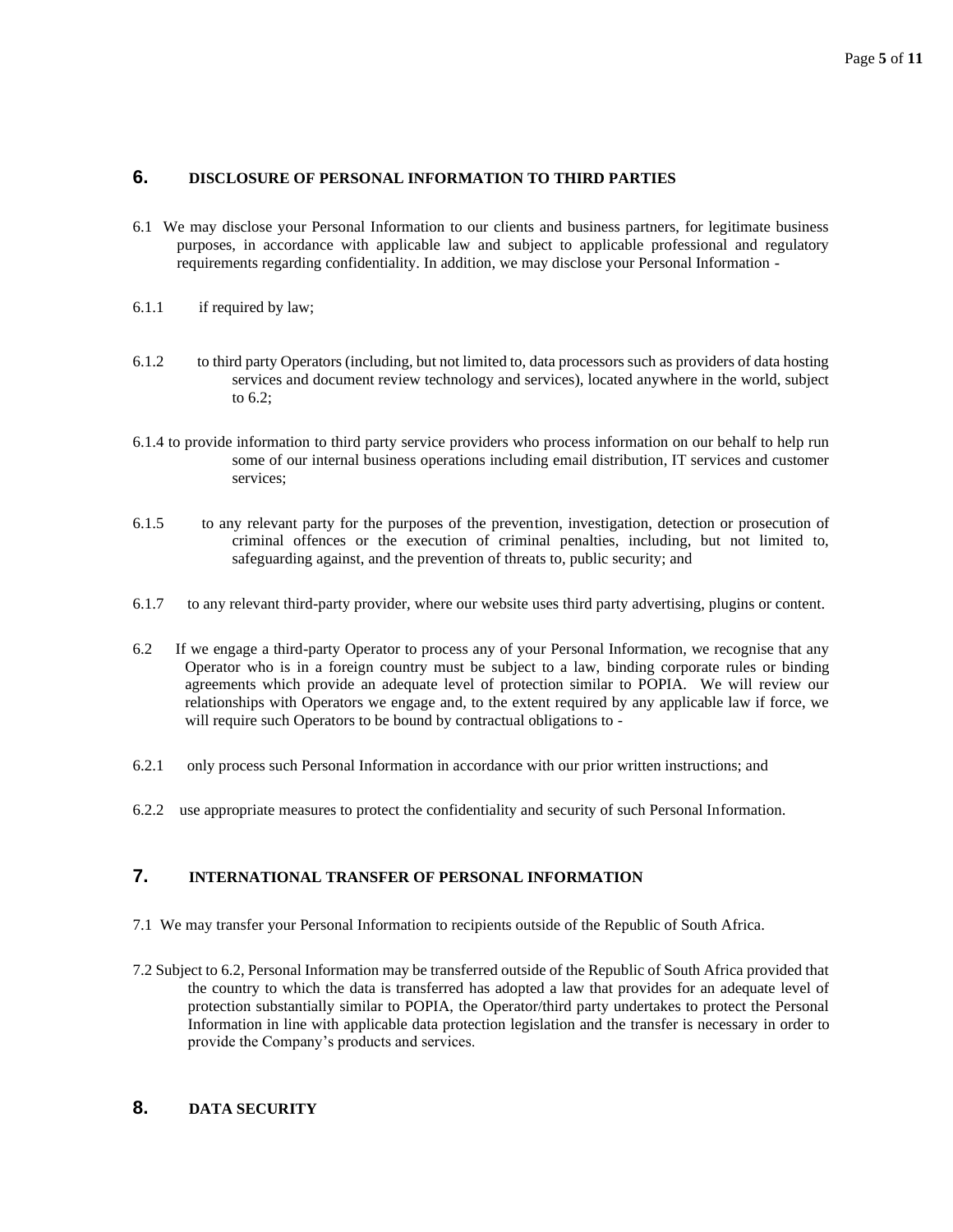- 8.1 We implement appropriate technical and organisational security measures to protect your Personal Information that is in our possession against accidental or unlawful destruction, loss, alteration, unauthorised disclosure, unauthorised access, in accordance with applicable law.
- 8.2 Where there are reasonable grounds to believe that your Personal Information that is in our possession has been accessed or acquired by any unauthorised person, we will notify the relevant regulator and you, unless a public body responsible for detection, prevention or investigation of offences or the relevant regulator informs us that notifying you will impede a criminal investigation.
- 8.3 Due to the fact the internet is an open system, the transmission of information via the internet is not completely secure. Although we will implement all reasonable measures to protect your Personal Information that is in our possession, we cannot guarantee the security of any information transmitted using the internet and we cannot be held liable for any loss of privacy occurring during the course of such transmission.

# <span id="page-33-0"></span>**9. DATA ACCURACY**

The Personal Information provided to the Company should be accurate, complete and up to date. Should Personal Information change, the onus is on the provider of such data to notify the Company of the change and provide the Company with the accurate data.

### <span id="page-33-1"></span>**10. DATA MINIMISATIONS**

The Company will restrict its Processing of Personal Information to data which is sufficient for the fulfilment of the primary purpose and applicable legitimate purpose for which it was collected.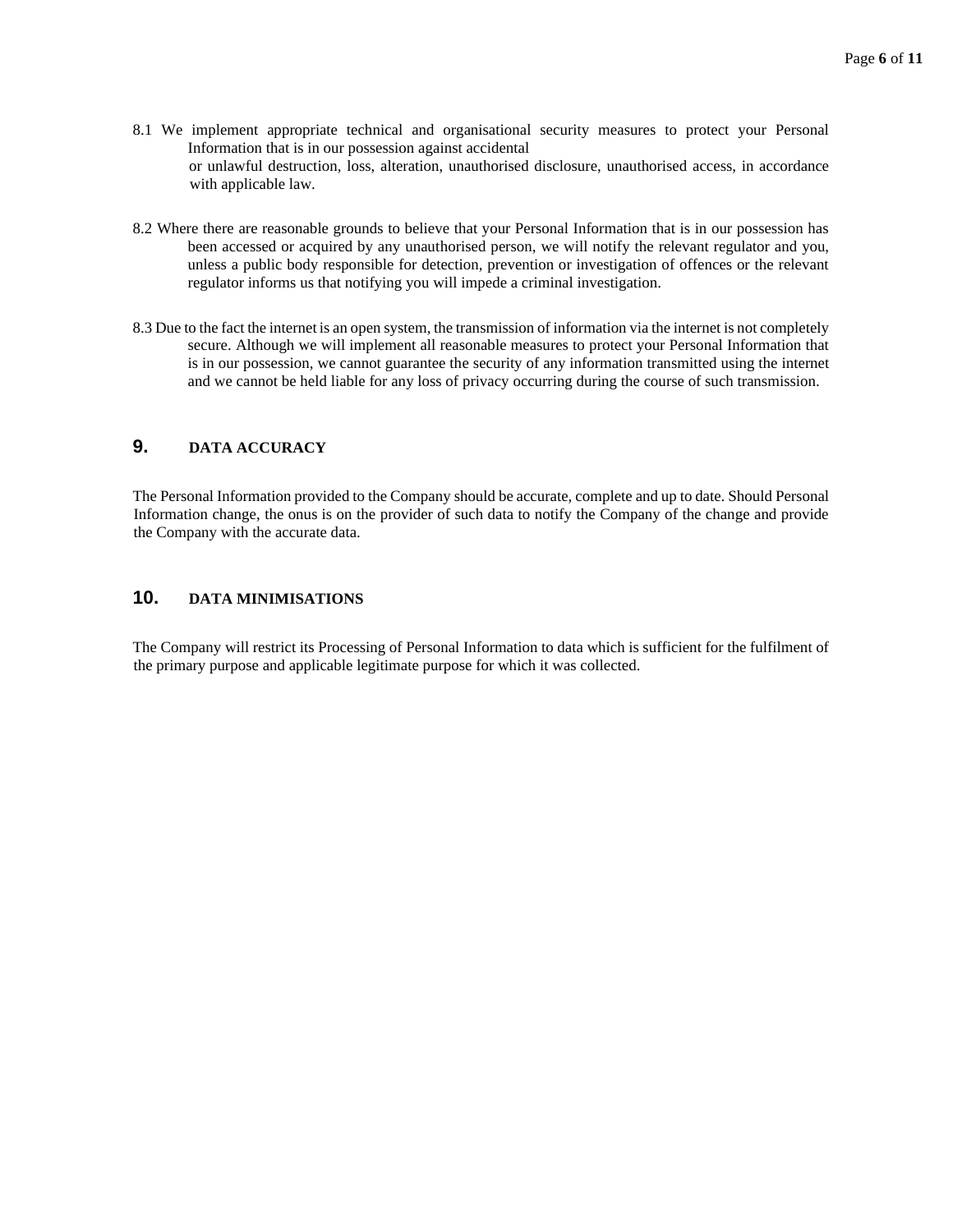### <span id="page-34-0"></span>**11. DATA RETENTION**

The Company shall only retain and store Personal Information for the period for which the data is required to serve its primary purpose or a legitimate interest or for the period required to comply with an applicable legal requirement, whichever is longer.

# <span id="page-34-1"></span>**12. YOUR LEGAL RIGHTS**

You may have rights under the South African and other laws to have access to your Personal Information and to ask us to rectify, erase and restrict use of your Personal Information. You may also have rights to object to your Personal Information being used, to ask for the transfer of Personal Information you have made available to us and to withdraw consent to the use of your Personal Information.

# <span id="page-34-2"></span>**13. COOKIES AND SIMILAR TECHNOLOGIES (IF APPLICABLE)**

- 13.1 We may process your Personal Information by our use of cookies and similar technologies.
- 13.2 Cookies are small software programs that install themselves on your computer or your mobile device. They store data specific to a particular user and remember your preferences about our website. Cookies are stored on your computer or mobile device for various lengths of time. Every time you return to our website and browse it, cookies record this data, which is then transmitted to us or to third parties with whom we work.
- 13.3 We may collect information about your computer, including where available, your operating system, browser type, third-party software installed on your device, installation and uninstallation rates, the language of your device and computers manufacturer, screen size and model of the device and any other technical information for system administration and to report aggregate

Page

information to our advertisers. This statistical data about our users' browsing actions and patterns is derived from your Personal Information but is not considered Personal Information in law as does not identify any individual.

13.4 When you visit our website, we may place cookies onto your device, or read cookies already on your device, subject always to obtaining your consent, where required, in accordance with applicable law. We use cookies to record information about your device, your browser and, in some cases, your preferences and browsing habits. We may process your Personal Information through cookies and similar technologies.

### <span id="page-34-3"></span>**14. DIRECT MARKETING**

We may process your Personal Information for the purposes of providing you with information regarding services that may be of interest to you. You may unsubscribe for free at any time.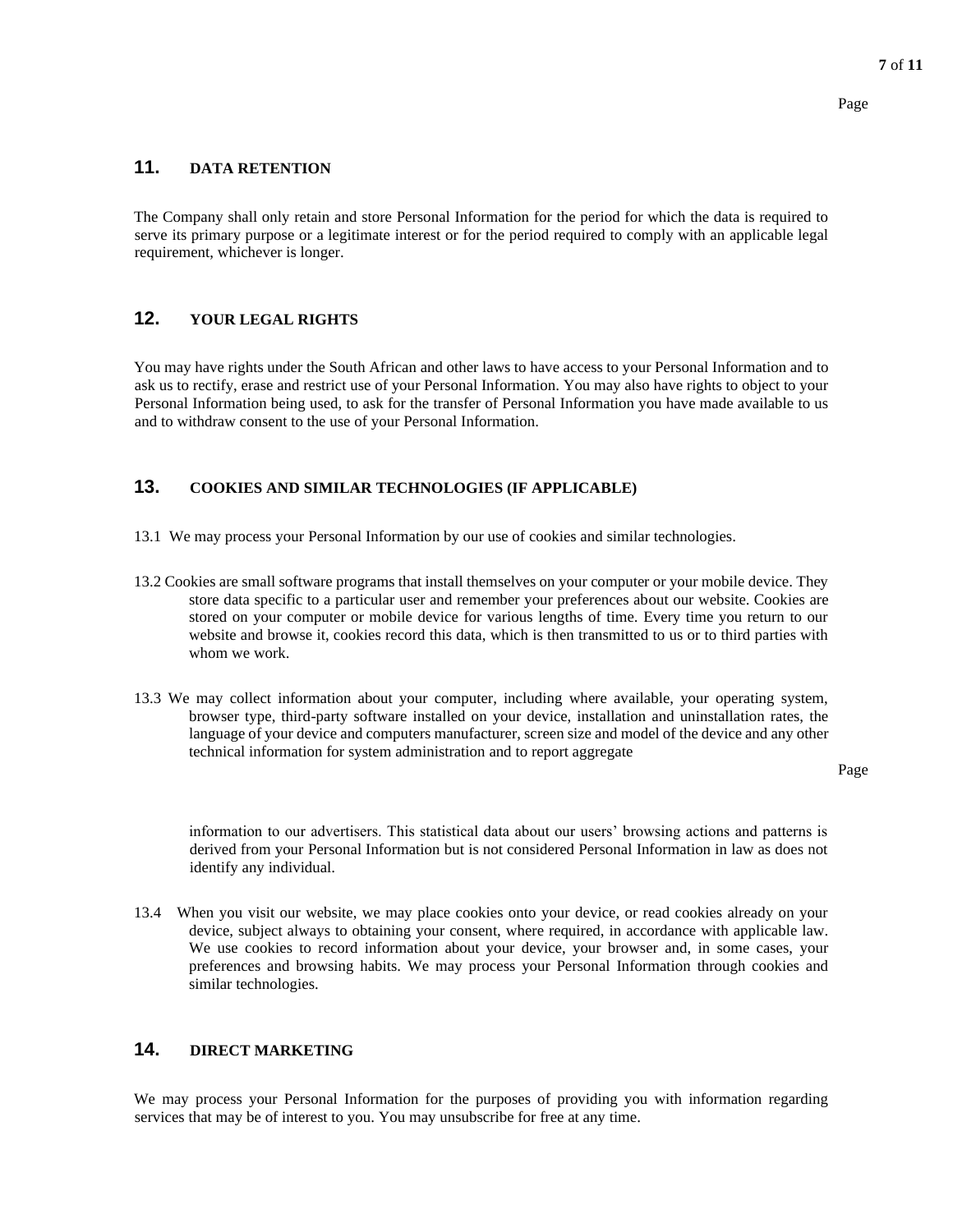# <span id="page-35-0"></span>**15. CONTACT DETAILS**

You may contact us at: Information Officer Attention: Kai-Te Huang

Telephone: +27615411734

Email: kai.te@rynatcapital.com

Page **1** of **2**

#### **CONSENT FORM FOR THE PROCESSING OF PERSONAL INFORMATION**

Capitalised terms used in this consent form have the meanings ascribed thereto in section 1 of Protection of Personal Information Act 4 of 2013.

I/We, the undersigned

|                    | $I\!f$    |                                          |    |                    |      |                             |               |
|--------------------|-----------|------------------------------------------|----|--------------------|------|-----------------------------|---------------|
| legal entity:      |           | (Name)                                   | of | entity),<br>herein | with | registration<br>represented | number:<br>by |
|                    | <b>Or</b> |                                          |    |                    |      |                             |               |
| If natural person: |           |                                          |    |                    |      |                             |               |
|                    |           | (Name and surname), with identity number |    |                    |      |                             |               |

(Hereinafter referred to as the "Data Subject")

Hereby expressly and explicitly grant my Consent to RYNAT CAPITAL (PTY) LTD ("the Company") to Process my Personal Information, on the express understanding that:

- 1. This constitutes the Data Subject's Consent, as required under the Protection of Personal Information Act 4 of 2013 ("POPI").
- 2. The Data Subject confirm that the Data Subject's Personal Information, provided is accurate, up to date, not misleading and is complete in all respects, save where same may change and then in such event, the Data Subject undertake to advise the Company or its Operator (s) of these changes.
- 3. The Data Subject, in providing the required Personal Information to the Company and/or to its Operator, Consent and give the Company permission to process the